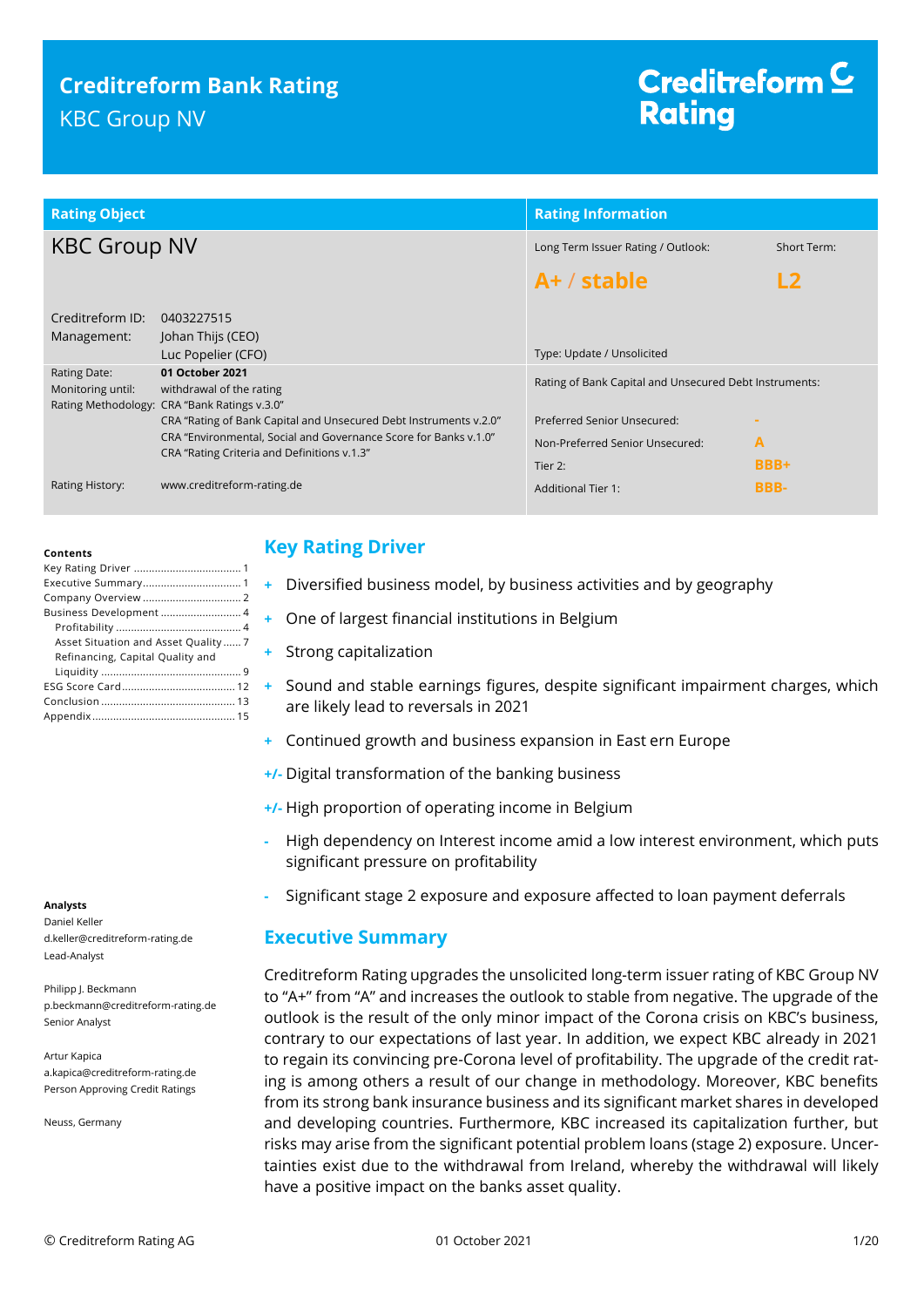# <span id="page-1-0"></span>**Company Overview**

KBC Group NV (hereafter: KBC) is an integrated bank insurance group created in 1998 by the merger of two Belgian banks (Kredietbank and CERA Bank) and a Belgian insurance company (ABB Insurance) with headquarters in Brussels. The Group is a nonoperating holding company of its insurance and banking activities and is the single point of entry in a resolution case for the Group. KBC's most significant asset is its bank KBC Bank NV (€284bn assets). With 37.696 employees (FTE's in 2020) and about 1,265 bank branches, KBC serves approximately 12 million customers and had total assets of €320 billion in 2020.

KBC acts as a bank insurance group in its core markets Belgium, Bulgaria, the Czech Republic, Hungary, Ireland and Slovakia. In addition, KBC is represented to a limited extent in several other countries in order to support its corporate clients. The focus of the Group is the retail and private banking business, as well as business activities with small and medium sized enterprises and mid-cap clients. The Group is divided into three business units and the *Group Centre*. The Group's *Belgium Business Unit* includes all activities such as banking business, insurance business and the asset management business in Belgium, whereas the *Czech Republic Business Unit* includes all of the Group's activities in the Czech Republic. By contrast, the *International Markets Business Unit* comprises the Group's activities in Ireland, Hungary, Slovakia and Bulgaria. KBC's *Group Centre*, however, comprises the Group's capital and liquidity management, as well as the funding of the Group and other administrative and holding activities.



Chart 1: Shareholder structure of KBC as of half-year 2021. | Source: Own presentation based on data of Half-year report 2021 of KBC



The shareholders of KBC are composed of 40% core shareholders (KBC Ancora, MRBB, Cera and other core shareholders) and 60% free float, whereby BlackRock Inc. is the most significant shareholder among the non-core shareholders. KBC concluded a shareholder agreement between these core shareholders in order to ensure shareholder stability and guarantee continuity within the Group, as well as to support and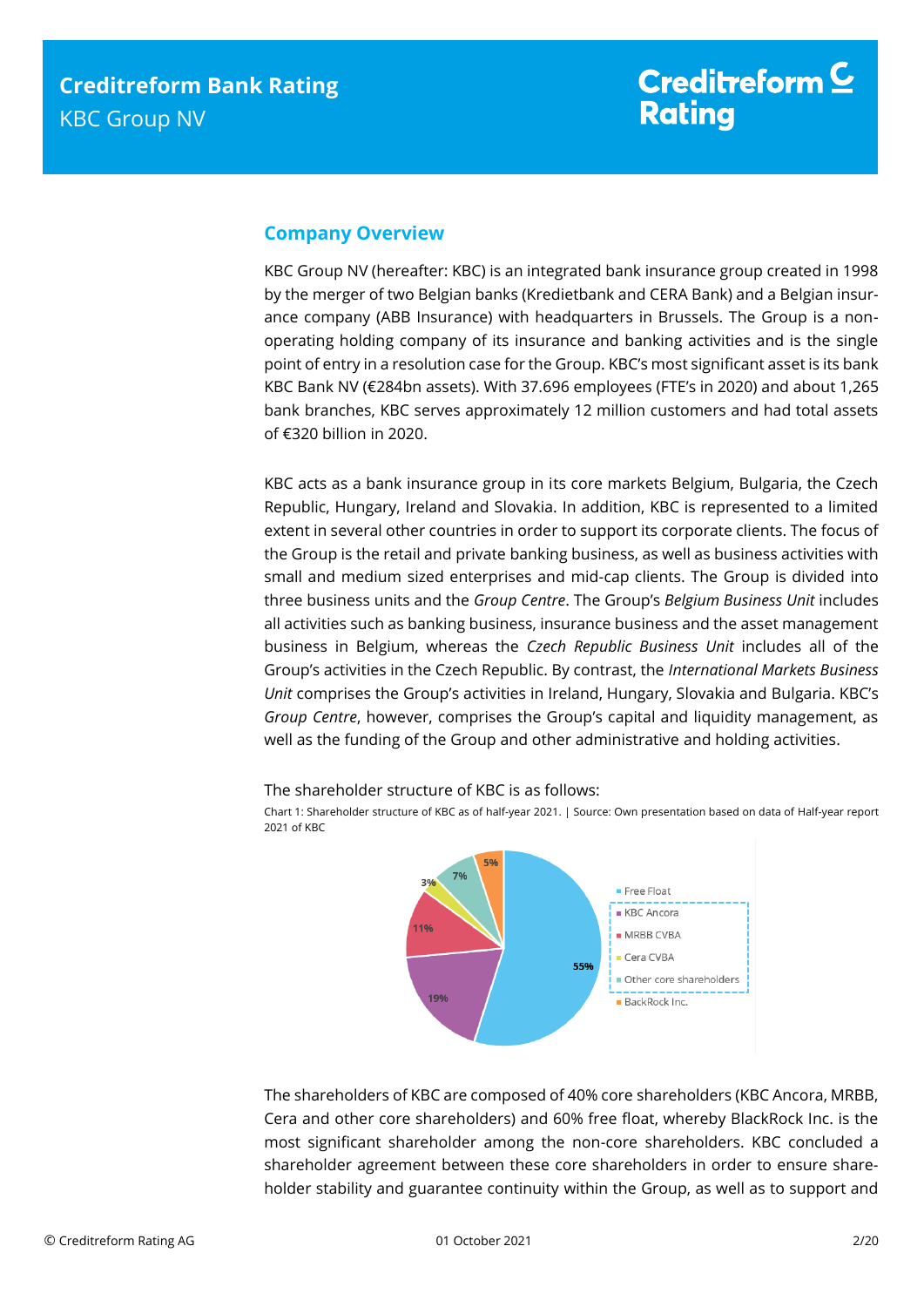coordinate its general policy. KBC's core shareholders act in concert at the General Meeting of the Group and are represented on its Board.

Recent changes in the Group structure are as follows: KBC acquired 99.44% of the shares of OTP Banka Slovensko (SVK) at the end of 2020 (fully consolidated from 1 January 2021) and all of the shares of NN's Bulgarian pension and life insurance businesses at the beginning of 2021. Moreover, KBC Bank Ireland entered into a Memorandum of Understanding (MoU) with Bank of Ireland Group in April 2021 already. Thereby Bank of Ireland Group intends to acquire substantially all of KBC Bank Ireland's performing assets and liabilities. The remaining non-performing mortgage loan portfolio of KBC Ireland, which are not part of the MoU, are sold to funds managed by US private equity company CarVal as announced in August 2021. The execution of these two transactions would ultimately result in KBC Group's withdrawal from the Irish market. Moreover, KBC intends to develop to a so-called "Clean HoldCo" until 2024 in order to ensure that KBC's HoldCo senior debt is eligible for the subordinated MREL target. Moreover, at the end of May 2019, CSOB Bank (KBC subsidiary in Czech Republic) closed the acquisition of the remaining 45% stake in the Czech building savings bank CMSS (total assets of about €5.5bn) and owns now 100% of the bank. Since then, CMSS has been fully consolidated in the financial statements of KBC.

The main subsidiaries and investments of KBC can be found in the following Chart 2: Chart 2: Main subsidiaries and investments of KBC at year-end 2020| Source: Own presentation based on data of Annual Report 2020 of KBC

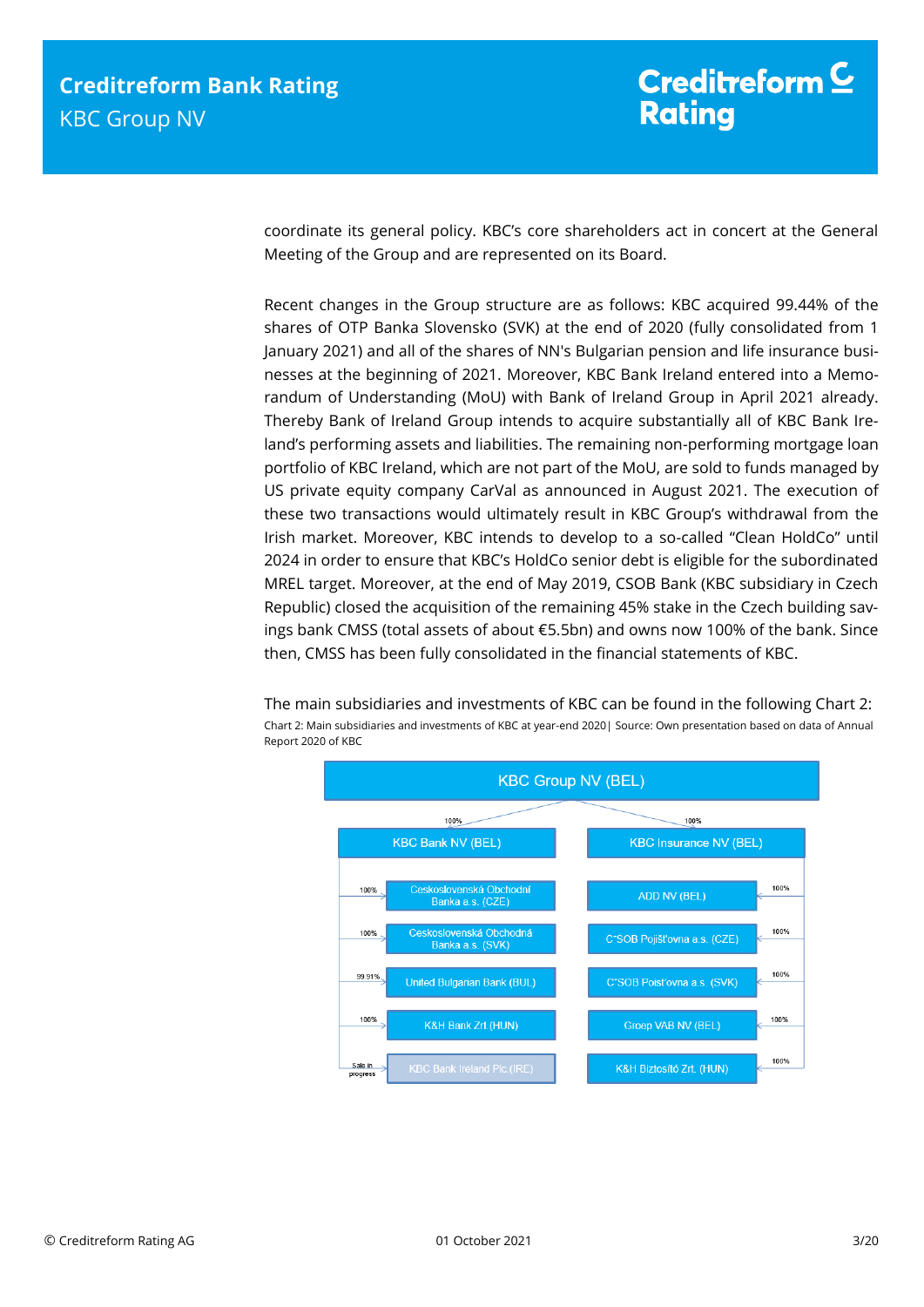# <span id="page-3-0"></span>**Business Development**

## <span id="page-3-1"></span>**Profitability**

KBC's operating income amounted to €7.2 billion in 2020, reaching the lowest result in the past 5 years. Net interest income was the main driver of decrease in KBC's operating income (€-151 million YOY) but represents still KBC's major source of income. This decrease is primarily attributed to the Czech Republic business unit ( $\epsilon$ -265mn) and is mostly a result of interest-rate cuts by the Czech Central Bank and the depreciation of the Czech Koruna against the Euro in addition to overall lower reinvestment yields of KBC. This development could only be partially compensated by the positive effect of a larger loan and bond portfolio, higher margins on new home loans and the effect of TLTRO III in 2020. As of June 2021, KBC records a further decline of its net interest income, which indicates the strong pressure of the low interest rate environment on the bank's margins. However, KBC intensifies the charging of negative interest rates at its customers to counteract this development and benefits from the appreciation of the Czech Koruna. Net fee and commission income accounted for 22.4% of operating income, decreasing by about 7.2% YOY. The decrease was primarily attributable to a decline in fees for asset management services, a reduction in fees for banking services (incl. payments, which were down due to the lockdowns, and for loans, the effect of which was only partly offset by higher securities fees) as well as due to the depreciation of the Czech Koruna against the Euro. As of June 2021, KBC was able to counteract the negative development of 2020. Net insurance income (technical) contributed the lowest share of the three main drivers to the operating income, but increased significantly year-over-year due to lower claims during lockdowns in 2020. In this regard, KBC's non-life insurance division is generating almost the entire insurance income with about €847mn. As of June 2021, KBC is able to increase its insurance result, but the flood disaster in Belgium will have a negative impact (approximately about €41mn). Net trading income contributed an insignificant amount to the operating income with about €45mn, and even decreased strongly YOY. The decrease is mainly a result of lower fair values of derivatives used for asset/liability management purposes and a lower result from shares, which is expected to rebound in 2021 already.

Operating expenses amounted to €4.2 billion in 2020, decreasing slightly by 2% in a year-over-year comparison (€83 million). Personnel expenses accounted for 55% of operating expenses, decreasing slightly mainly due to the reduction in workforce. In general, the slight decrease in operating expense is reflected in a number of items directly affected by the Corona pandemic, including lower expenses for facility services, marketing, events, travel and professional fees, in addition to reduced software expenses (owing to the changed rules for software depreciation) and the depreciation of the Czech Koruna and Hungarian Forint against the Euro. These items more than offset the negative impact of increased wages, higher IT costs and the changes in the scope of consolidation, among other things. In addition, KBC faced higher bank taxes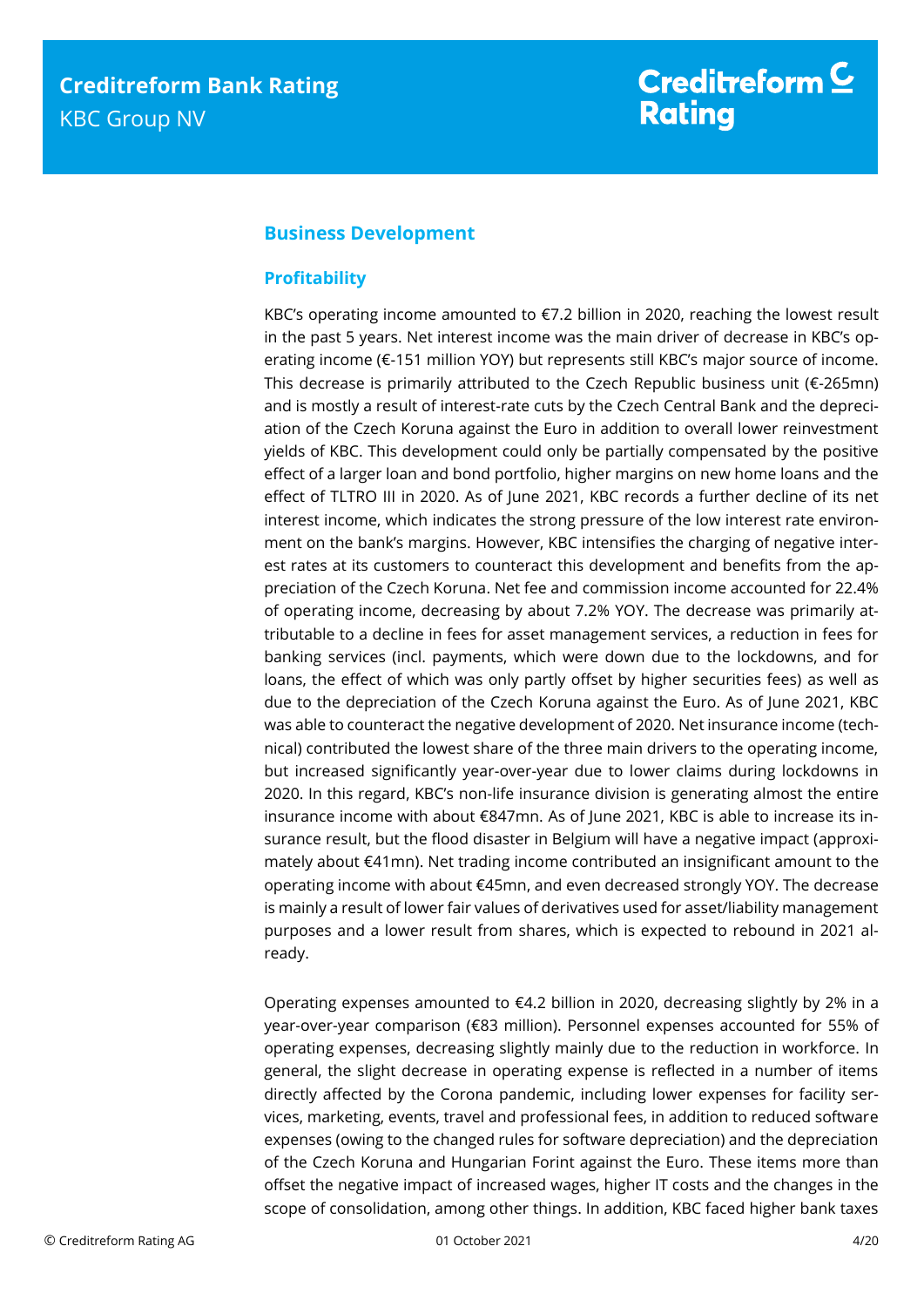in 2020 (€501mn vs €491mn in 2019). As of June 2021, KBC reported stable operating expenses leaving out one-offs as the Covid-attributed bonus awarded to staff and the consolidation of OTP Banka Slovensko. Overall, KBC's development of its operating expenses indicate a sound cost management.

KBC's pre-impairment profit decreased to about €3 billion in 2020. However, significant cost of risk burdened the result. Following large loan loss impairments of about €1.074bn (of which €783mn collective impairment; stage 1: €44mn, stage 2: €724mn, stage 3: €302mn; €654mn in Belgium, €210mn in Czech Republic) due to the Corona pandemic, KBC's net result decreased YOY significantly to only €1.4bn. However, this development is in line with other large European banks. In addition, due to the fast, worldwide recovery of the economies in 2021, a significant reversal of impairments is expected, which will likely boost the net profit in 2021. As of June 2021, KBC already reported net reversals of €206mn but expects to reach cost of risk of zero bp. Moreover, we expect KBC to reverse back to its natural, low level of impairment charges from 2022 on.

Chart 3 shows the contribution of each business unit of KBC to the Group's net profit in 2020.



Chart 3: Net profit of each operating business unit of KBC in 2020| Source: Own presentation based on data of Annual Report 2020 of KBC

A detailed group income statement for the years of 2017 through 2020 can be found in Figure 1 below: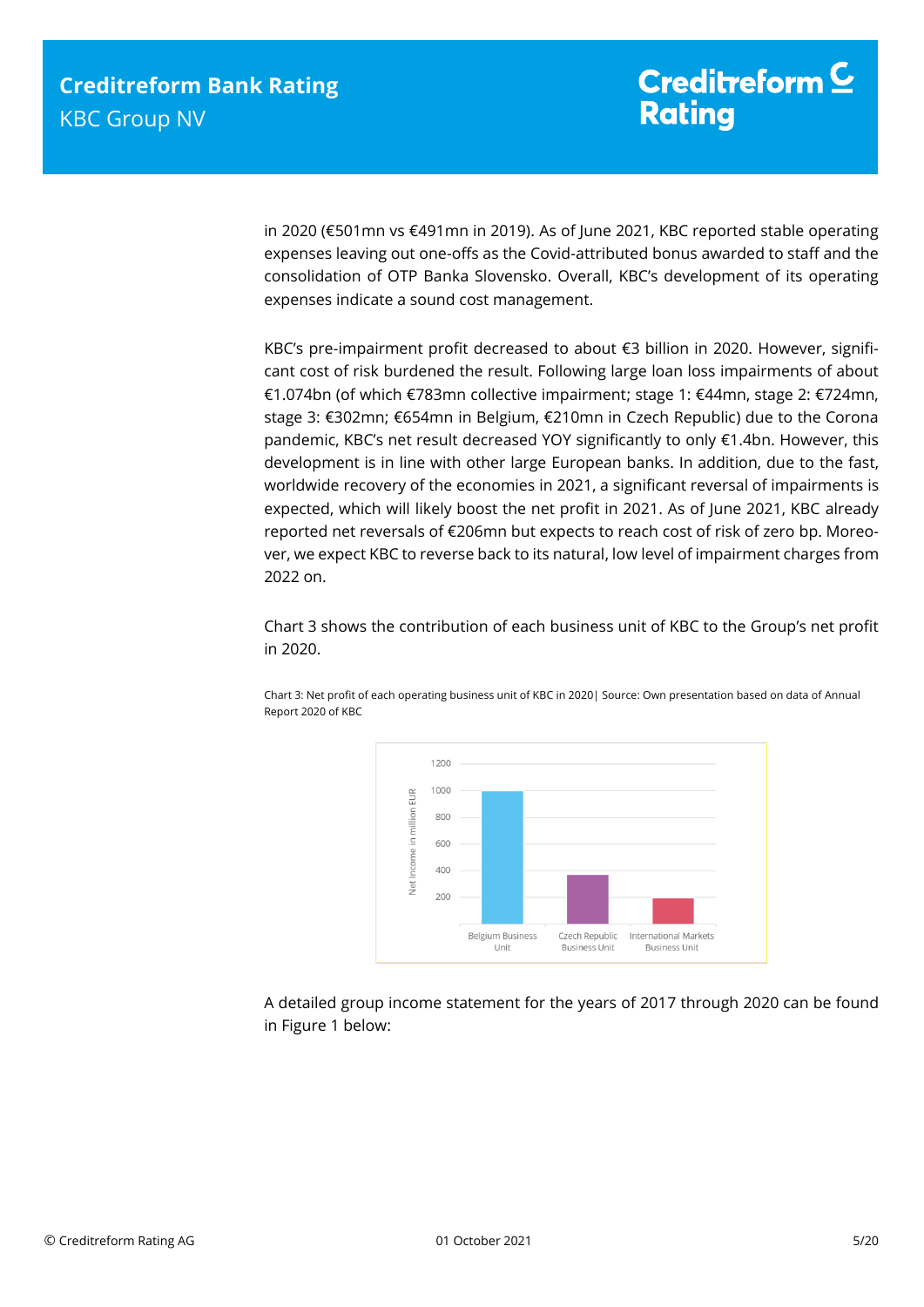| Figure 1. Group income statement   Jource. Evalue hate / CKA |                          |                          |                          |       |       |
|--------------------------------------------------------------|--------------------------|--------------------------|--------------------------|-------|-------|
| Income Statement (EUR m)                                     | 2020                     | %                        | 2019                     | 2018  | 2017  |
| Income                                                       |                          |                          |                          |       |       |
| Net Interest Income                                          | 4.467                    | $-3,3$                   | 4.618                    | 4.543 | 4.121 |
| Net Fee & Commission Income                                  | 1.610                    | $-7.2$                   | 1.735                    | 1.719 | 1.707 |
| Net Insurance Income                                         | 855                      | $+18,1$                  | 724                      | 701   | 640   |
| Net Trading Income                                           | 45                       | $-78,6$                  | 210                      | 254   | 1.055 |
| <b>Equity Accounted Results</b>                              | $-11$                    | $< -100$                 | $\overline{7}$           | 16    | 11    |
| Dividends from Equity Instruments                            | 52                       | $-36.6$                  | 82                       | 82    | 63    |
| Other Income                                                 | 167                      | $-35,8$                  | 260                      | 213   | 116   |
| <b>Operating Income</b>                                      | 7.185                    | $-5,9$                   | 7.636                    | 7.528 | 7.713 |
| <b>Expense</b>                                               |                          |                          |                          |       |       |
| Depreciation and Amortisation                                | 382                      | $+6,1$                   | 360                      | 325   | 311   |
| Personnel Expense                                            | 2.329                    | $-1,2$                   | 2.357                    | 2.343 | 2.303 |
| Tech & Communications Expense                                | $\overline{\phantom{a}}$ | $\overline{\phantom{a}}$ | $\overline{\phantom{a}}$ |       |       |
| Marketing and Promotion Expense                              | ä,                       |                          |                          |       |       |
| Other Provisions                                             |                          |                          |                          |       |       |
| Other Expense                                                | 1.518                    | $-4,8$                   | 1.595                    | 1.612 | 1.505 |
| <b>Operating Expense</b>                                     | 4.229                    | $-1,9$                   | 4.312                    | 4.280 | 4.119 |
| <b>Operating Profit &amp; Impairment</b>                     |                          |                          |                          |       |       |
| <b>Pre-impairment Operating Profit</b>                       | 2.956                    | $-11.1$                  | 3.324                    | 3.248 | 3.594 |
| <b>Asset Writedowns</b>                                      | 1.109                    | $> +100$                 | 208                      | $-62$ | $-74$ |
| <b>Net Income</b>                                            |                          |                          |                          |       |       |
| Non-Recurring Income                                         | ٠                        | $\overline{\phantom{a}}$ | ٠                        |       |       |
| Non-Recurring Expense                                        | $\blacksquare$           |                          | $\tilde{\phantom{a}}$    |       |       |
| <b>Pre-tax Profit</b>                                        | 1.847                    | $-40.7$                  | 3.116                    | 3.310 | 3.668 |
| Income Tax Expense                                           | 407                      | $-35,1$                  | 627                      | 740   | 1.093 |
| <b>Discontinued Operations</b>                               |                          |                          |                          |       |       |
| <b>Net Profit</b>                                            | 1.440                    | $-42,1$                  | 2.489                    | 2.570 | 2.575 |
| Attributable to minority interest (non-controlling interest) |                          |                          |                          |       |       |
| Attributable to owners of the parent                         | 1.440                    | $-42,1$                  | 2.489                    | 2.570 | 2.575 |
|                                                              |                          |                          |                          |       |       |

Figure 1: Group income statement | Source: eValueRate / CRA

Due to the decrease of KBC's net profit in 2020, almost all of the Group's earnings figures worsened but still reached a satisfying level.

KBC's figures of ROA, RORWA and ROE before and after taxes lowered from an outstanding level to an average level YOY. However, as the Corona pandemic impact did not materialize as expected and significant reversals of impairments are likely, we are confident that the bank will reach its outstanding level of profitability in 2021 already. The Group's distinctly benefits from its diversified business model with its profitable activities in Eastern Europe, despite the negative impact of depreciations against the Euro. In particular, the negative impact of the depreciation of the Czech Koruna is already almost compensated. KBC's intrinsic profitability, which is indicated by the cost to income ratios, remained at a convincing level despite the reduction in operating income. In this regard, KBC is clearly ahead of other large European banks. KBC's net interest margin affirms the bank's sound level of profitability. Overall, despite the Corona impact and the significant impairment charges, KBC's earnings figures are still the best performers in any of the areas analyzed.

A detailed overview of the income ratios for the years of 2017 through 2020 can be found in Figure 2 below: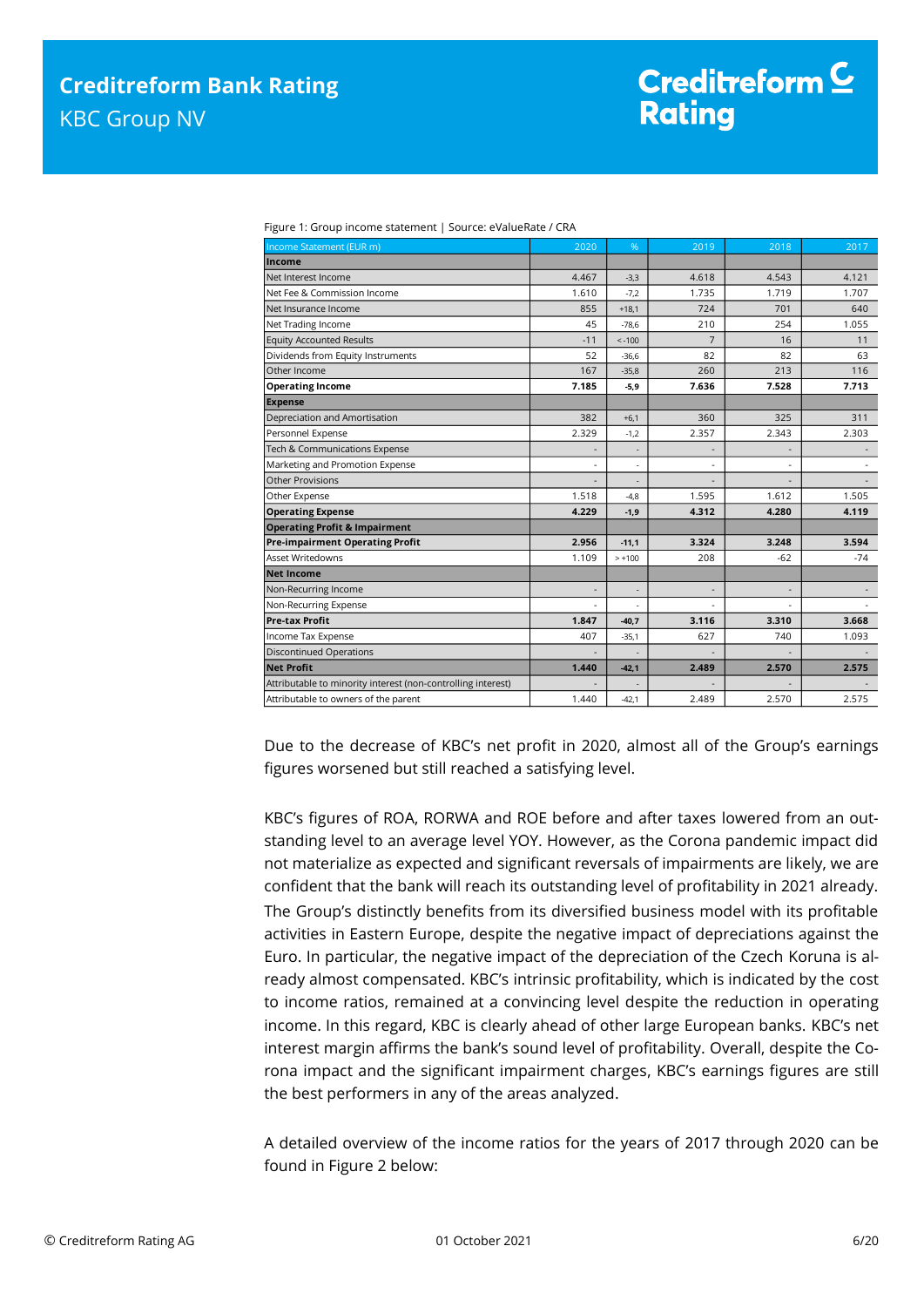|  | Figure 2: Group key earnings figures   Source: eValueRate / CRA |  |
|--|-----------------------------------------------------------------|--|
|  |                                                                 |  |
|  |                                                                 |  |

| Income Ratios (%)                                     | 2020  | $\frac{9}{6}$ | 2019  | 2018  | 2017  |
|-------------------------------------------------------|-------|---------------|-------|-------|-------|
| Cost Income Ratio (CIR)                               | 58,86 | $+2,39$       | 56,47 | 56,85 | 53,40 |
| Cost Income Ratio ex. Trading (CIRex)                 | 59,23 | $+1.16$       | 58,07 | 58,84 | 61,87 |
| Return on Assets (ROA)                                | 0.45  | $-0.41$       | 0.86  | 0.91  | 0,88  |
| Return on Equity (ROE)                                | 6,69  | $-5,62$       | 12,31 | 13,09 | 13,69 |
| Return on Assets before Taxes (ROAbT)                 | 0,58  | $-0,50$       | 1,07  | 1,17  | 1,25  |
| Return on Equity before Taxes (ROEbT)                 | 8,58  | $-6,83$       | 15,41 | 16,86 | 19,51 |
| Return on Risk-Weighted Assets (RORWA)                | 1,41  | $-1,10$       | 2,51  | 2,71  | 2,79  |
| Return on Risk-Weighted Assets before Taxes (RORWAbT) | 1,81  | $-1,34$       | 3,15  | 3,49  | 3,97  |
| Net Interest Margin (NIM)                             | 1,84  | $-0,11$       | 1,95  | 2,00  | 1,85  |
| Pre-Impairment Operating Profit / Assets              | 0,92  | $-0,22$       | 1,14  | 1,14  | 1,23  |
| Cost of Funds (COF)                                   | 0,68  | $-0,44$       | 1,12  | 1,07  | 0,88  |
| Change in %- Points                                   |       |               |       |       |       |

## <span id="page-6-0"></span>**Asset Situation and Asset Quality**

Net loans to customers represent the largest share of KBC's financial assets, accounting for 53.5%, and increasing by €3.8 billion YOY. The growth in customer loans is primarily attributed to the Belgium Business Unit and the International Markets Unit (with growth in all countries). The growth is mainly attributable to increased mortgage loans. The growth in customer loans in 2019 is primarily attributed to the full consolidation of CMSS in Czech Republic (€4.5 billion). Overall, the main lending products of KBC are term loans (€69.5 billion) and mortgage loans (€71.9 billion). As of June 2021, KBC recorded a total of €12.7 billion in loans under granted payment holidays.

Total securities, as the second largest asset, increased YOY following KBC's increased holding of public sector debt securities (2020: €57.2bn vs 2019: €50.5bn). Investments in public sector debt securities represent a prudent risk approach but are also accompanied by low yields. Most significant government debt securities are attributed to Belgium (€15.6bn), the Czech Republic (€11bn) and Hungary (€3.4bn). The bank's strong increase in its cash position is attributed to KBC's participation in the ECB's TLTRO III program with about €19.5bn in 2020 and a lack of investment opportunities. However, cash balances at the ECB burdens KBC's interest income, due to the negative rates. As of June 2021, KBC even increased its TLTRO III amount to about €24.5bn but could also increase its customer lending volume to about €164.3bn. Other financial assets of the bank are primarily reverse repurchase loans with credit institutions.

A detailed look at the development of the asset side of the balance sheet for the years of 2017 through 2020 can be taken in Figure 3 below: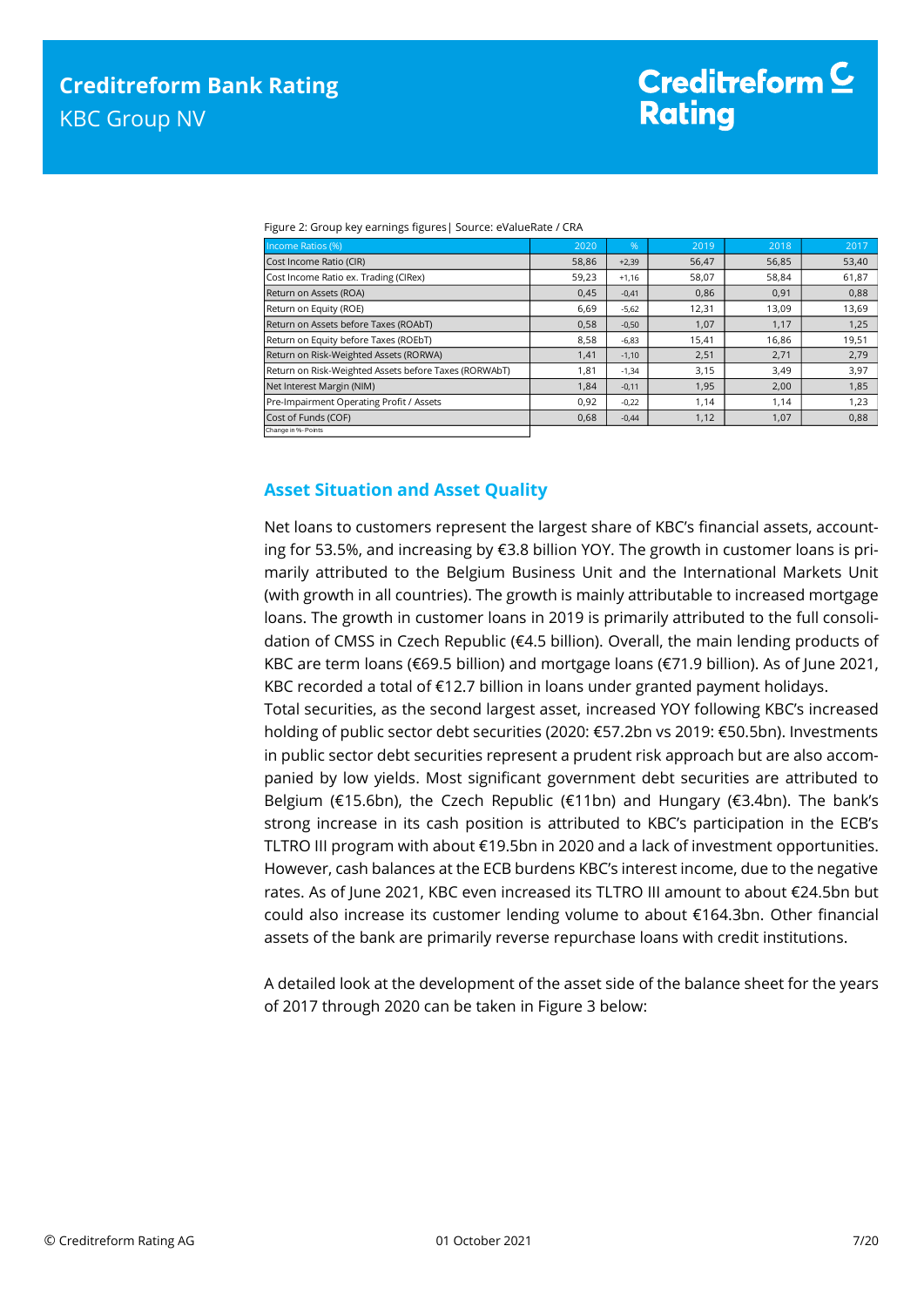| Assets (EUR m)                        | 2020    | %        | 2019    | 2018    | 2017    |
|---------------------------------------|---------|----------|---------|---------|---------|
| Cash and Balances with Central Banks  | 24.583  | $> +100$ | 8.356   | 18.691  | 29.727  |
| Net Loans to Banks                    | 6.343   | $+17,5$  | 5.399   | 5.069   | 4.878   |
| Net Loans to Customers                | 159.621 | $+2,4$   | 155.816 | 147.052 | 140.999 |
| <b>Total Securities</b>               | 71.783  | $+9,4$   | 65.633  | 62.707  | 68.370  |
| <b>Total Derivative Assets</b>        | 7.179   | $+23,8$  | 5.799   | 5.189   | 5.932   |
| <b>Other Financial Assets</b>         | 28.990  | $+8.8$   | 26.645  | 23.126  | 20.076  |
| <b>Financial Assets</b>               | 298.499 | $+11,5$  | 267.648 | 261.834 | 269.982 |
| <b>Equity Accounted Investments</b>   | 24      | $-4,0$   | 25      | 215     | 240     |
| Other Investments                     | 555     | $-2,6$   | 570     | 561     | 485     |
| <b>Insurance Assets</b>               | 14.399  | $-4,9$   | 15.144  | 14.340  | 14.552  |
| Non-current Assets & Discontinued Ops | 19      | $-34,5$  | 29      | 14      | 21      |
| Tangible and Intangible Assets        | 4.687   | $-0,4$   | 4.705   | 4.068   | 3.926   |
| <b>Tax Assets</b>                     | 1.624   | $+13,3$  | 1.433   | 1.549   | 1.625   |
| <b>Total Other Assets</b>             | 936     | $-9,7$   | 1.037   | 1.227   | 1.511   |
| <b>Total Assets</b>                   | 320.743 | $+10,4$  | 290.591 | 283.808 | 292.342 |

Figure 3: Development of assets| Source: eValueRate / CRA

KBC was able to lower its NPL ratio despite the Corona pandemic to 3.39% and reached an adequate level. In particular, the write-offs and disposals of NPL portfolios in Ireland helped KBC to reduce its non-performing exposure in recent years. The withdrawal from the business in Ireland as announced in 2021 will lead to a further improvement in this regard. It is noteworthy that as of year-end 2020, about 24% of KBC's stage 3 loans are attributable to the Business Unit in Ireland despite their low share of total customer loans, while only 45% are attributed to the business unit in Belgium and 12% are attributable to the Czech Republic business unit. As a result of the strong increase in impairment charges in 2020, KBC's asset-write-downs to risk-weighted assets as well as in relation to its total assets worsened clearly and reached a substandard level. However, due to the expected significant reversal of the impairment charges, we expect KBC to regain its previously sound asset write-down figures in 2021 already. The bank's potential problem loan ratio (measured as stage 2 loans) increased YOY slightly to about 12.1%. Despite the only little increase in the stage 2 ratio, KBCs records a relatively high level with its potential problem loans, which indicates potential risk. Most of KBC's stage 2 exposure is attributable to the Belgium business unit with about 79%. Moreover, KBC's reserves to NPL ratio of about 68% reached an adequate level and indicates an increasing prudent approach in 2020. The RWA ratio of 31.8% shows a relatively low amount of risk weighted assets in relation to its competitors, which are in this regard more risk seeking. Overall, we consider the bank's risk profile as adequate.

According to KBC's Q2-2021 report, the Group reports widely stable asset quality figures and a small decrease of the NPL ratio. However, with the run out of all public guarantees as well as the end of all moratorium measures we expect a negative impact on the banks asset quality figures in the upcoming periods.

A detailed overview of the asset quality for the years of 2017 through 2020 can be found in Figure 4 below: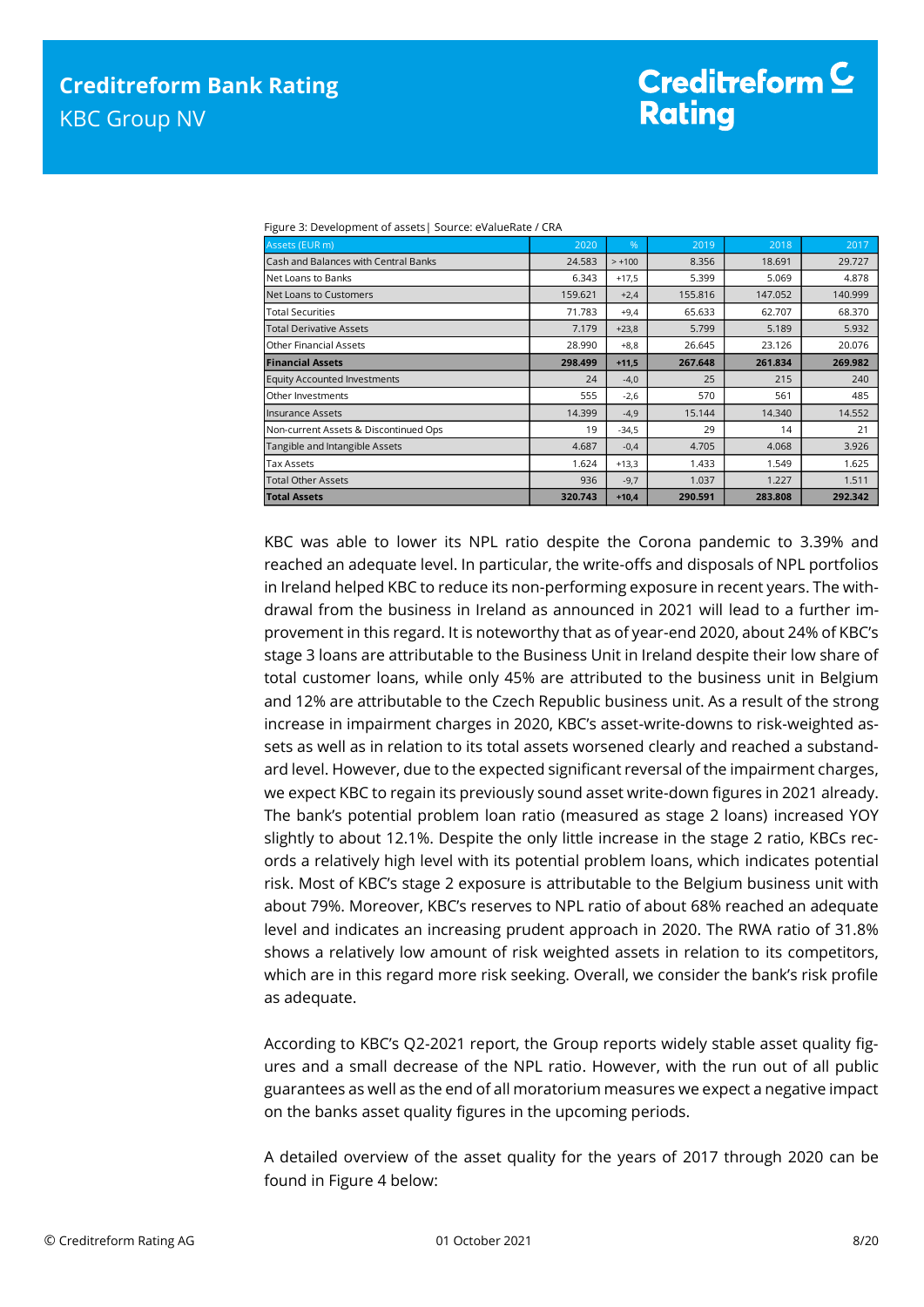|  | Figure 4: Development of asset quality   Source: eValueRate / CRA |  |
|--|-------------------------------------------------------------------|--|
|  |                                                                   |  |

| Asset Ratios (%)                                  | 2020  | $\%$     | 2019  | 2018    | 2017    |
|---------------------------------------------------|-------|----------|-------|---------|---------|
| Net Loans/Assets                                  | 49,77 | $-3,85$  | 53,62 | 51,81   | 48,23   |
| Risk-weighted Assets/ Assets                      | 31,84 | $-2,26$  | 34,09 | 33,43   | 31,61   |
| NPLs*/ Net Loans to Customers                     | 3,39  | $-0,18$  | 3,57  | 4,50    | 6,51    |
| NPLs*/ Risk-weighted Assets                       | 5,31  | $-0,31$  | 5,62  | 6,97    | 9,94    |
| Potential Problem Loans**/ Net Loans to Customers | 12,17 | $+0,26$  | 11,91 | 11,55   | 2,39    |
| Reserves/NPLs*                                    | 68.21 | $+16.89$ | 51,32 | 53,26   | 44,18   |
| Reserves/Net Loans                                | 2,31  | $+0,48$  | 1,83  | 2,40    | 2,88    |
| Net Write-offs/ Net Loans                         | 0,69  | $+0,56$  | 0,13  | $-0.04$ | $-0.05$ |
| Net Write-offs/ Risk-weighted Assets              | 1.09  | $+0,88$  | 0,21  | $-0.07$ | $-0,08$ |
| Net Write-offs/ Total Assets                      | 0,35  | $+0,27$  | 0,07  | $-0.02$ | $-0,03$ |
| Level 3 Assets/ Total Assets                      | 0,51  | $-0,10$  | 0,61  | 0,53    | 0,99    |

\* NPLs are represented from 2017 onwards by Stage 3 Loans. \*\* Potential Problem Loans are Stage 2 Loans where available.

Change in %-Points

# <span id="page-8-0"></span>**Refinancing, Capital Quality and Liquidity**

Total deposits from customers represent the largest share of the Group's liabilities with 64% and show the Group's major refinancing source. KBC recorded a strong growth in customer deposits over all of its business units mostly as a result of increasing customer liquidity due to the Corona pandemic and several lockdowns. This development continues in 2021 and can be observed across the whole banking sector. In 2019, the growth in customer deposits is primarily attributed to the full consolidation of CMSS in Czech Republic. The main deposit products at group level were again demand deposits (€101bn) and savings accounts (€75bn). To counteract the negative effects of the excess liquidity (negative interest rates at the ECB) KBC started to intensify charging negative interest rates to its customers. The strong increase of the banks liabilities to banks is a result of KBC's participation at the ECB's TLTRO III program with about €19.5bn in 2020 (increased to €24.5bn as of June 2021), which enables KBC to reach very favorable refinancing conditions at even negative interest rate if conditions are met. By contrast, total debt of KBC decreased YOY (crowding out of TLTRO III refinancing) following a further reduction of certificates of deposits, accounting for only 8.3% of KBC's liabilities. Moreover, KBC issued its second green bond (each €0.5 billion) in 2020. The bank's line item of insurance liabilities is attributed to the technical provisions and liabilities under the insurer's investment contracts. Moreover, KBC increased its total equity item by about €1.3bn through its retained earnings and followed thereby the ECB recommendation to waive dividend payments. However, with the run out of the ECB recommendation at the end of the year 2021, KBC will continue to pay dividends in line with its general dividend policy, which is acceptable considering the good capitalization of the bank.

A detailed overview of the development of liabilities for the years of 2017 through 2020 can be found in Figure 5 below: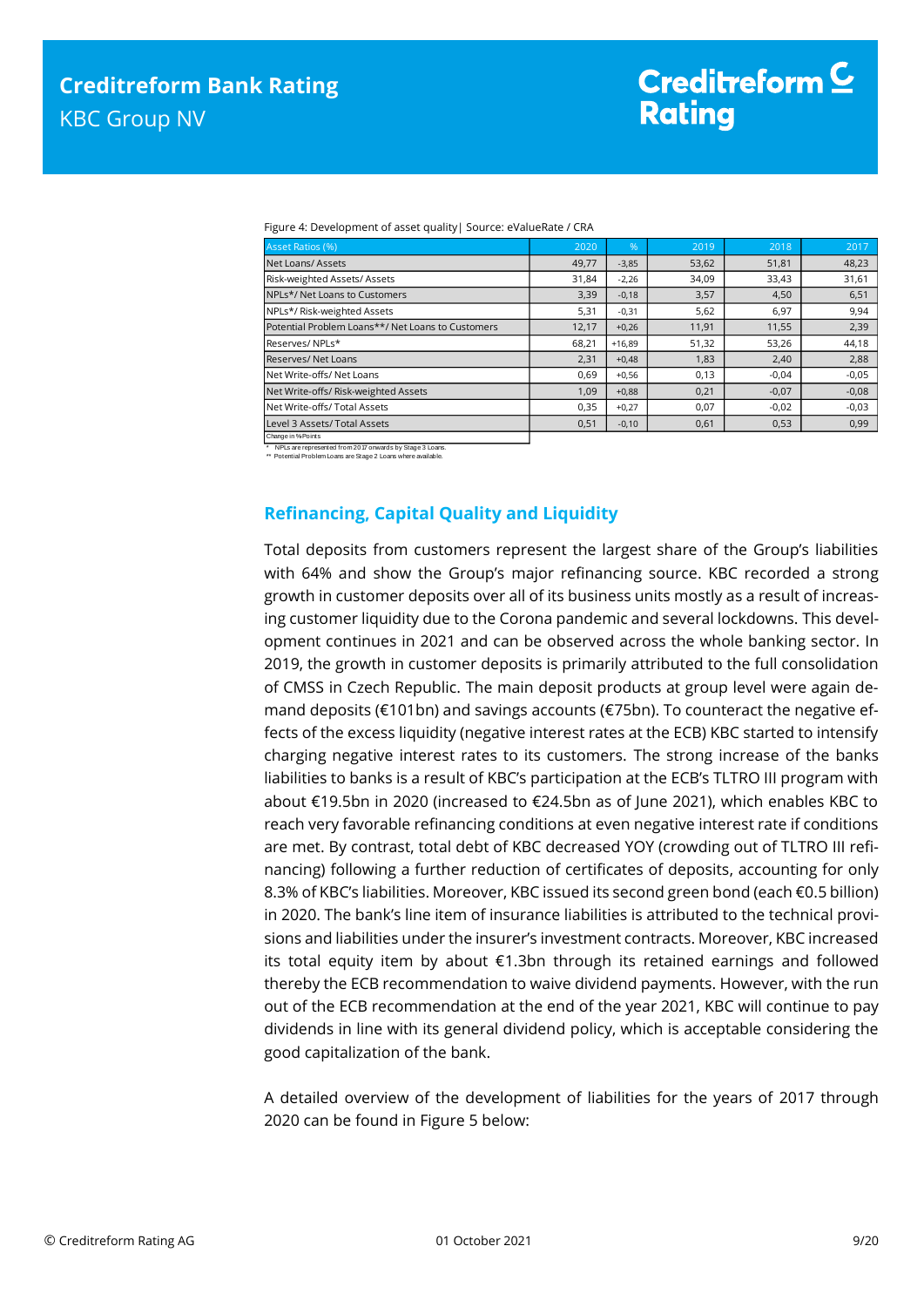| Liabilities (EUR m)                        | 2020    | %       | 2019    | 2018    | 2017    |
|--------------------------------------------|---------|---------|---------|---------|---------|
| <b>Total Deposits from Banks</b>           | 34.605  | $+84.7$ | 18.731  | 23.684  | 27.761  |
| <b>Total Deposits from Customers</b>       | 190.553 | $+10,0$ | 173.184 | 159.644 | 152.479 |
| <b>Total Debt</b>                          | 24.877  | $-17,6$ | 30.184  | 32.245  | 41.227  |
| Derivative Liabilities                     | 6.780   | $+11,0$ | 6.106   | 5.705   | 7.066   |
| Securities Sold, not yet Purchased         |         |         |         |         |         |
| Other Financial Liabilities                | 7.341   | $+13,6$ | 6.463   | 8.320   | 22.639  |
| <b>Total Financial Liabilities</b>         | 264.156 | $+12,6$ | 234.668 | 229.598 | 251.172 |
| llnsurance Liabilities                     | 31.520  | $-2,2$  | 32.241  | 31.352  | 18.711  |
| Non-current Liabilities & Discontinued Ops | ٠       |         |         |         |         |
| <b>Tax Liabilities</b>                     | 498     | $+4,6$  | 476     | 380     | 582     |
| Provisions                                 | 744     | $+6,6$  | 698     | 865     | 1.024   |
| <b>Total Other Liabilities</b>             | 2.295   | $+0,4$  | 2.286   | 1.980   | 2.050   |
| <b>Total Liabilities</b>                   | 299.213 | $+10,7$ | 270.369 | 264.175 | 273.539 |
| <b>Total Equity</b>                        | 21.530  | $+6,5$  | 20.222  | 19.633  | 18.803  |
| <b>Total Liabilities and Equity</b>        | 320.743 | $+10,4$ | 290.591 | 283.808 | 292.342 |

Figure 5: Development of refinancing and capital adequacy| Source: eValueRate / CRA

KBC Group was able to increase its fully loaded regulatory capital figures significantly due to retained earnings, but no changes of the Group's additional tier 1 and tier 2 capital was recorded. With a CET1 ratio of 17.6% and a Total Capital ratio of about 21.2%, KBC shows a quite strong capitalization and outperforms other large European banks. In addition, the Group comfortably meets the required CET1 ratio of 10.4% and exceeds its own targeted CET1 ratio of 14.5% (+1% management buffer) clearly. The Leverage ratio and the total capital to total assets ratio confirm the Group's sound capitalization. However, as of June 2021 KBC records increasing risk weighted assets, which has a slightly negative impact on the banks regulatory capital ratios. In addition, the strong increase of the banks total assets (TLTRO III and customer deposits) leads to a reduction of the Group's total capital ratio. Nevertheless, KBC's reports a sound capitalization and displays sufficient capital for the absorption of adverse developments.

The Group's LCR of 147% and the NSFR of 146% are in line with other large European banks and show sufficient liquidity. KBC clearly exceeds the regulatory requirements with both ratios. The regulatory requirement regarding the NSFR ratio comes into force in 2021. The customer deposits to total funding ratio of KBC with 65% shows the Group's stable and favorable source of funding - the deposits of its customers. However, the decreasing loan to deposit ratio, which is now at 83.7% shows a decreasing demand for the Group's loans.

Up to now, we do not perceive any liquidity issues at KBC and the whole banking sector.

A detailed overview of the development of capital and liquidity ratios for the years of 2017 through 2020 can be found in Figure 6 below: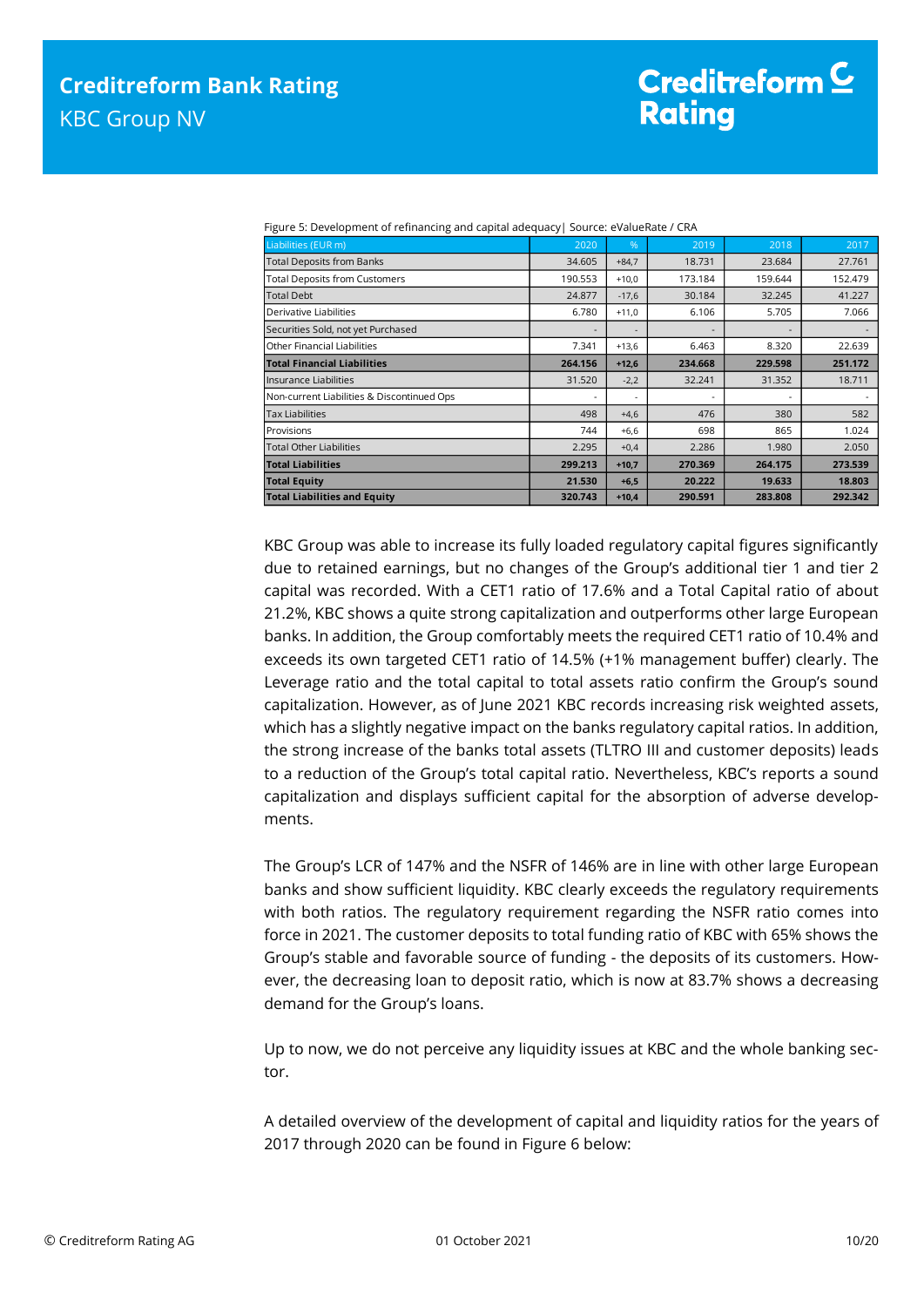Figure 6: Development of capital and liquidity ratios | Source: eValueRate / CRA

| Capital Ratios and Liquidity (%)                    | 2020   | %        | 2019   | 2018   | 2017   |
|-----------------------------------------------------|--------|----------|--------|--------|--------|
| <b>Total Equity/ Total Assets</b>                   | 6,71   | $-0,25$  | 6,96   | 6,92   | 6,43   |
| Leverage Ratio                                      | 6,60   | $-0,20$  | 6,80   | 6,10   | 6,10   |
| Common Equity Tier 1 Ratio (CET1)*                  | 17,60  | $+0,50$  | 17,10  | 16,00  | 16,30  |
| Tier 1 Ratio (CET1 + AT1)*                          | 19,00  | $+0,30$  | 18,70  | 17,00  | 17,90  |
| Total Capital Ratio (CET1 + AT1 + T2)*              | 21,20  | $+0,60$  | 20,60  | 19,20  | 20,20  |
| <b>SREP Capital Requirements</b>                    | 10,42  | $-0,26$  | 10,68  | 10,32  | 10,60  |
| MREL / TLAC Ratio                                   | 10,10  | $-0,30$  | 10,40  | 9,60   | 8,90   |
| Net Loans/ Deposits (LTD)                           | 83,77  | $-6,20$  | 89,97  | 92,11  | 92,47  |
| Interbank Ratio                                     | 18,33  | $-10,49$ | 28,82  | 21,40  | 17,57  |
| Liquidity Coverage Ratio                            | 147,00 | $+9,00$  | 138,00 | 139,00 | 139,00 |
| Customer Deposits / Total Funding (excl. Derivates) | 65,16  | $-0,37$  | 65,53  | 61,77  | 57,22  |
| Net Stable Funding Ratio (NSFR)                     | 146,00 | $+10,00$ | 136,00 | 136,00 | 134,00 |
| Change in % Points                                  |        |          |        |        |        |

\*Fully loaded whenever available.

Due to KBC's bank capital and debt structure, KBC Bank's preferred senior unsecured debt instruments have not been notched down in comparison to the long-term issuer rating. Moreover, the rating for preferred senior unsecured debt is only assigned to the issuing entity of these debt class KBC Bank NV. Due to the seniority structure, KBC Group's non-preferred senior unsecured debt has been notched down by one notch, which is only assigned to the issuing entity of these debt instrument KBC Group NV. However, the KBC's Tier 2 capital rating is three notches below the long-term issuer rating based on the bank's capital structure and seniority in accordance with our rating methodology. Additional Tier 1 capital is rated five notches below the long-term issuer rating, reflecting a high bail-in risk in the event of resolution. All of the Group's and the Bank's capital and debt instruments received an up notch by one notch due to the upgrade of KBC's long-term credit rating by one notch.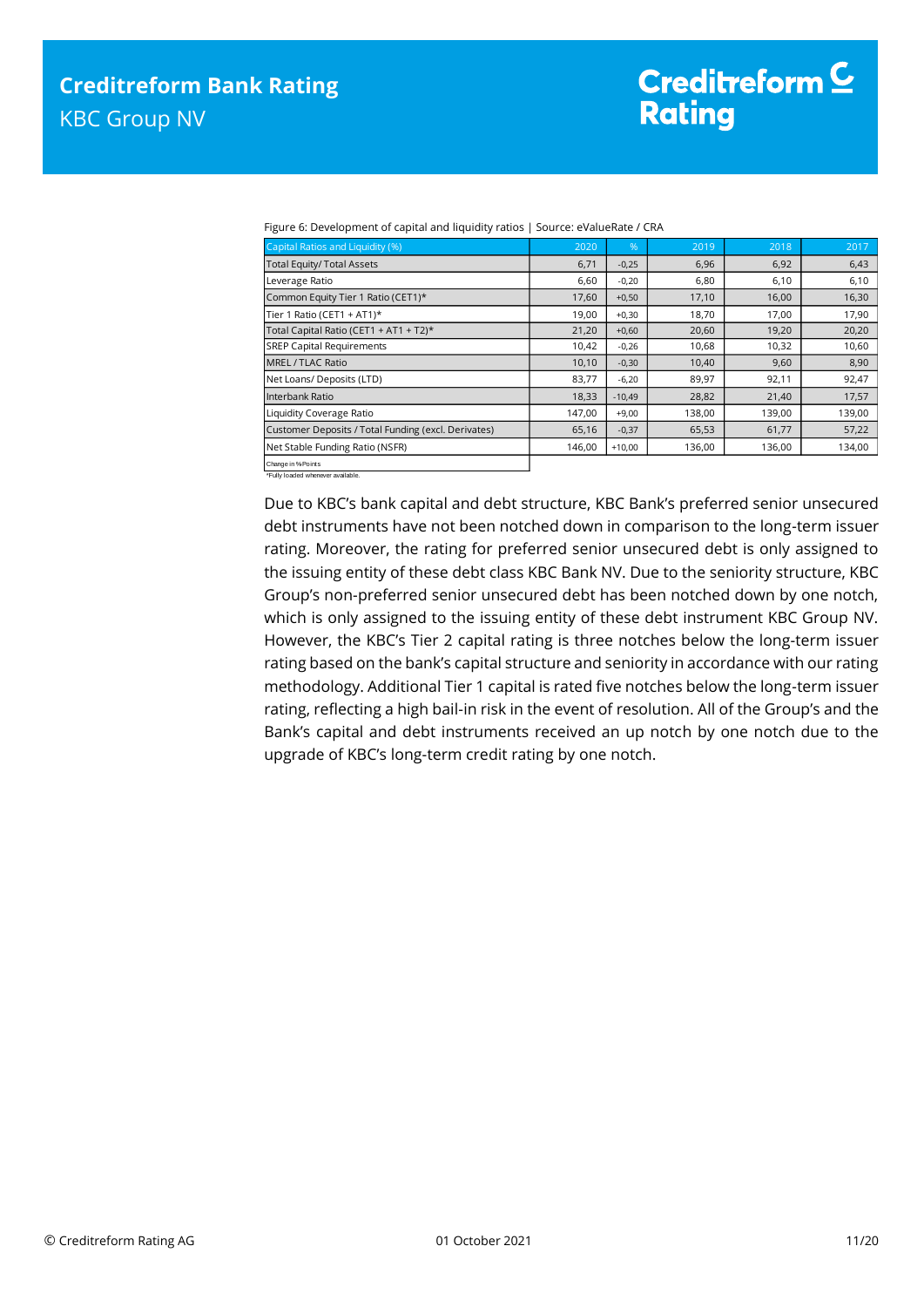# <span id="page-11-0"></span>**Environmental, Social and Governance (ESG) Score Card**

KBC has one significant and two moderate ESG rating drivers

• Corporate Governance is identified as a highly significant rating driver. The relevance for the credit rating results from the impact of the corporate governance factor on all other ESG factors and the overall well-being of the bank. This sub-factor is rated positive due to KBC's strong and stable economic track record, the implemented ESG policies and its diversified business model.

• Corporate Behaviour and Green Financing / Promoting are identified as moderate rating driver. While Green Financing / Promoting is rated neutral due to the relatively low amount of green bonds, Corporate Behaviour is rated positive due to the bank's business activities in accordance with the ideas and beliefs of the society.

> 4,25 Outstanding >3,5 - 4,25 Above-average >2,5 - 3,5 Average >1,75 - 2,5 Substandard < = 1,75 Poor **ESG Score Guidance**

**ESG Score**

3,8 / 5

| Factor     | Sub-Factor                                 | Consideration                                                                                                                                            | Relevance<br>Scale 2021 Eval. |       |
|------------|--------------------------------------------|----------------------------------------------------------------------------------------------------------------------------------------------------------|-------------------------------|-------|
| menta      | 1.1 Green Financing /<br>Promoting         | The sub-factor "Green Financing/Promoting" has a moderate relevance for the<br>credit rating, and is rated neutral in terms of the CRA ESG criteria.     | 3                             |       |
| <b>TON</b> | 1.2 Exposure to Environ-<br>mental Factors | The sub-factor "Exposure to Environmental Factors" has a low relevance for the<br>credit rating, and is rated positive in terms of the CRA ESG criteria. | っ                             | $(+)$ |
| Envi       | 1.3 Resource Efficiency                    | The sub-factor "Resource Efficiency" has no significant relevance for the credit<br>rating, and is rated positive in terms of the CRA ESG criteria.      |                               | $(+)$ |

| ᠊ᢐ | 2.1 Human Capital         | The sub-factor "Human Capital" has low relevance for the credit rating, and is<br>rated positive in terms of the CRA ESG criteria.                   |  |  |
|----|---------------------------|------------------------------------------------------------------------------------------------------------------------------------------------------|--|--|
| တိ | 2.2 Social Responsibility | The sub-factor "Social Responsibility" has no significant relevance for the credit<br>rating, and is rated neutral in terms of the CRA ESG criteria. |  |  |

| ပ္ပ    | The sub-factor "Corporate Governance" is highly relevant for the credit rating,<br>3.1 Corporate Governance<br>and is rated positive in terms of the CRA ESG criteria. |                                                                                                                                                                                    | ⊿ | (+    |
|--------|------------------------------------------------------------------------------------------------------------------------------------------------------------------------|------------------------------------------------------------------------------------------------------------------------------------------------------------------------------------|---|-------|
| ᠭᡦ     | 3.2 Corporate Behaviour                                                                                                                                                | The sub-factor "Corporate Behaviour" has a moderate relevance for the credit<br>rating, and is rated positive in terms of the CRA ESG criteria.                                    |   | (+    |
| o<br>ט |                                                                                                                                                                        | 3.3 Corporate Transparency The sub-factor "Corporate Transparency" has no significant relevance for the 3.3 Corporate Transparency retation and 3.3 Corporate Transparence for the |   | (+ +) |

| <b>ESG Relevance Scale</b> |                          | <b>ESG Evaluation Guidance</b> |                 |
|----------------------------|--------------------------|--------------------------------|-----------------|
| 5                          | <b>Highest Relevance</b> | (+ +                           | Strong positive |
| $\overline{4}$             | High Relevance           | $^{(+)}$                       | Positive        |
| 3                          | Moderate Relevance       |                                | Neutral         |
| $\overline{2}$             | Low Relevance            | ( - )                          | Negative        |
|                            | No significant Relevance |                                | Strong negativ  |

The ESG Score is based on the Methodology "Environmental, Social and Governance Score of Banken (Version 1.0)" of Creditreform Rating AG, which is available on our homepage https://creditreform-rating.de/en/about-us/regulatory-requirements.html. In addition, we refer to CRA's position paper "Consodering the Impact of ESG Factors".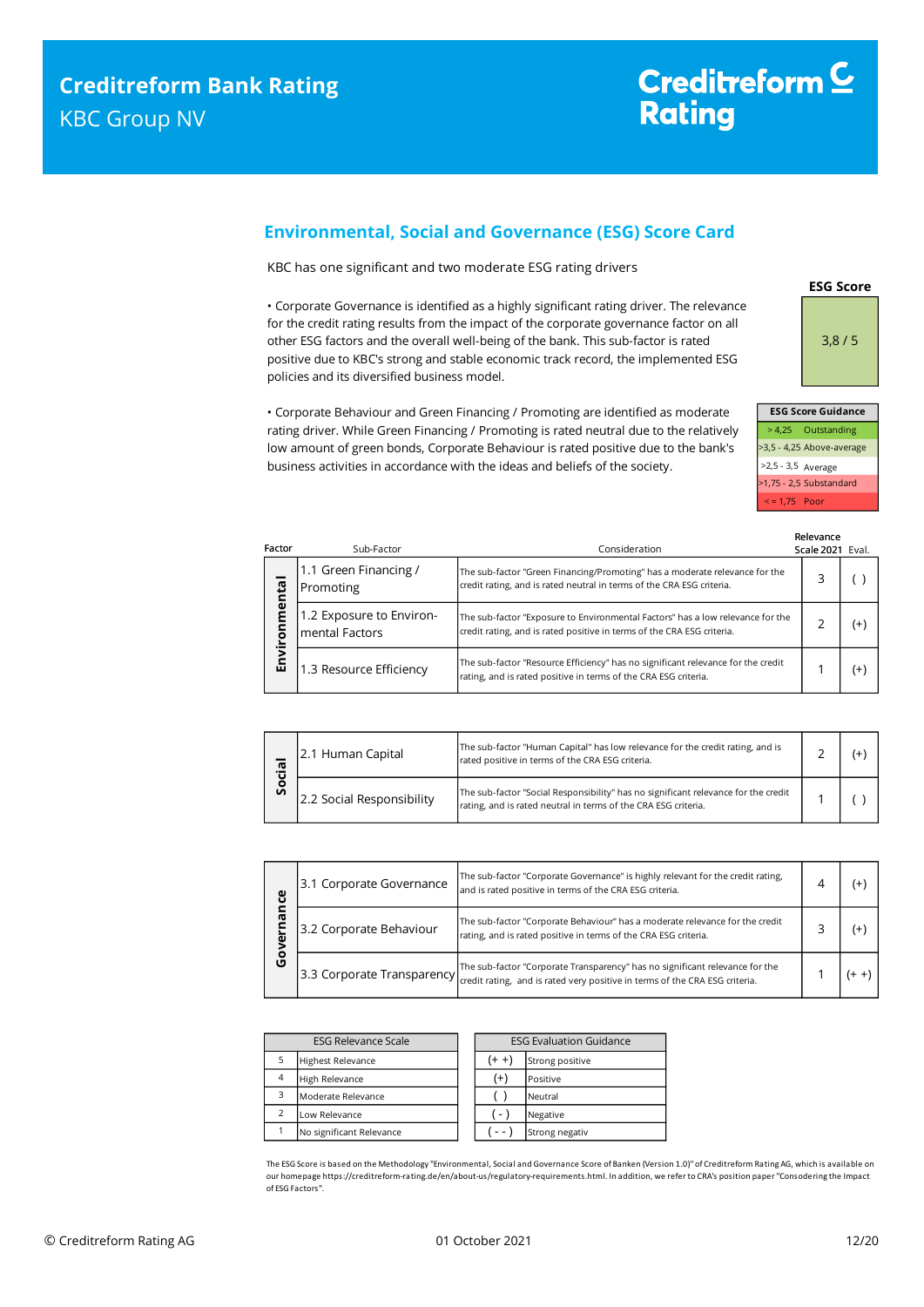# <span id="page-12-0"></span>**Conclusion**

Creditreform Rating upgrades the rating of KBC Group N.V. to 'A+' from A and sets the outlook to stable.

Overall, KBC showed a resilient performance in 2020 despite the Corona pandemic impact. The Group recorded significant impairment charges in 2020, but will benefit from reversals of impairments, as the Corona pandemic did not materialize as previously expected, which was the main reason for the negative outlook. KBC is likely to regain its pre-Corona level of profitability in 2021 already. In addition, the withdrawal from the business operations in Ireland will likely lead to a higher profitability as well. However, KBC is highly dependent on its interest income and struggles with the ongoing low interest rate environment, which imposes a severe challenge for the bank. This issue is mitigated by the banks business operations in Eastern Europe with higher yields. In addition, KBC benefits from its early-imposed digitization strategy. However, a further diversification of KBC's income sources would serve the Group well.

KBC benefited amid the Corona pandemic from its leading position with its bank-insurance products in widely economic strong countries, which were able to counteract the negative development by large stimulus measures of the governments. The Group even recorded a decrease in the NPL ratio. However, the Group reports significant potential problem loans exposure (stage 2), which might bear significant credit risk in the bank's loan portfolio. In addition, KBC reports a significant amount of exposure attributed to memorandum and guarantee measures. Notwithstanding the above, KBC announced the intention of withdrawal from the banks business operations from Ireland, which would likely improve the bank's asset quality. The capitalization of KBC remained strong and even improved due to the waiver of dividend payments. However, a decline in this regard is likely, as KBC exceeds its own target CET1 ratio of about 15.5% (incl. management buffer) and will thus likely increase its dividend payments. The Group complies with and exceeds all regulatory capital requirements comfortably. On the liabilities side, the Group recorded large inflows of customer deposits, but started to intensify charging negative interest rates to its customers to counteract the negative effects. In addition, KBC benefits from the favorable conditions of the TLTRO III program, which pushes the bank's net interest income as well. Furthermore, the liquidity situation of the Group and the banking sector in general remains satisfactory. Even though the final impact of the Corona pandemic remains unclear, we assume KBC will overcome this challenging environment with its diversified business model and the already implemented digitization strategy.

### **Outlook**

We raised the outlook of KBC's long-term issuer rating and its bank capital and debt instruments from negative to stable. This reflects our view that the economic down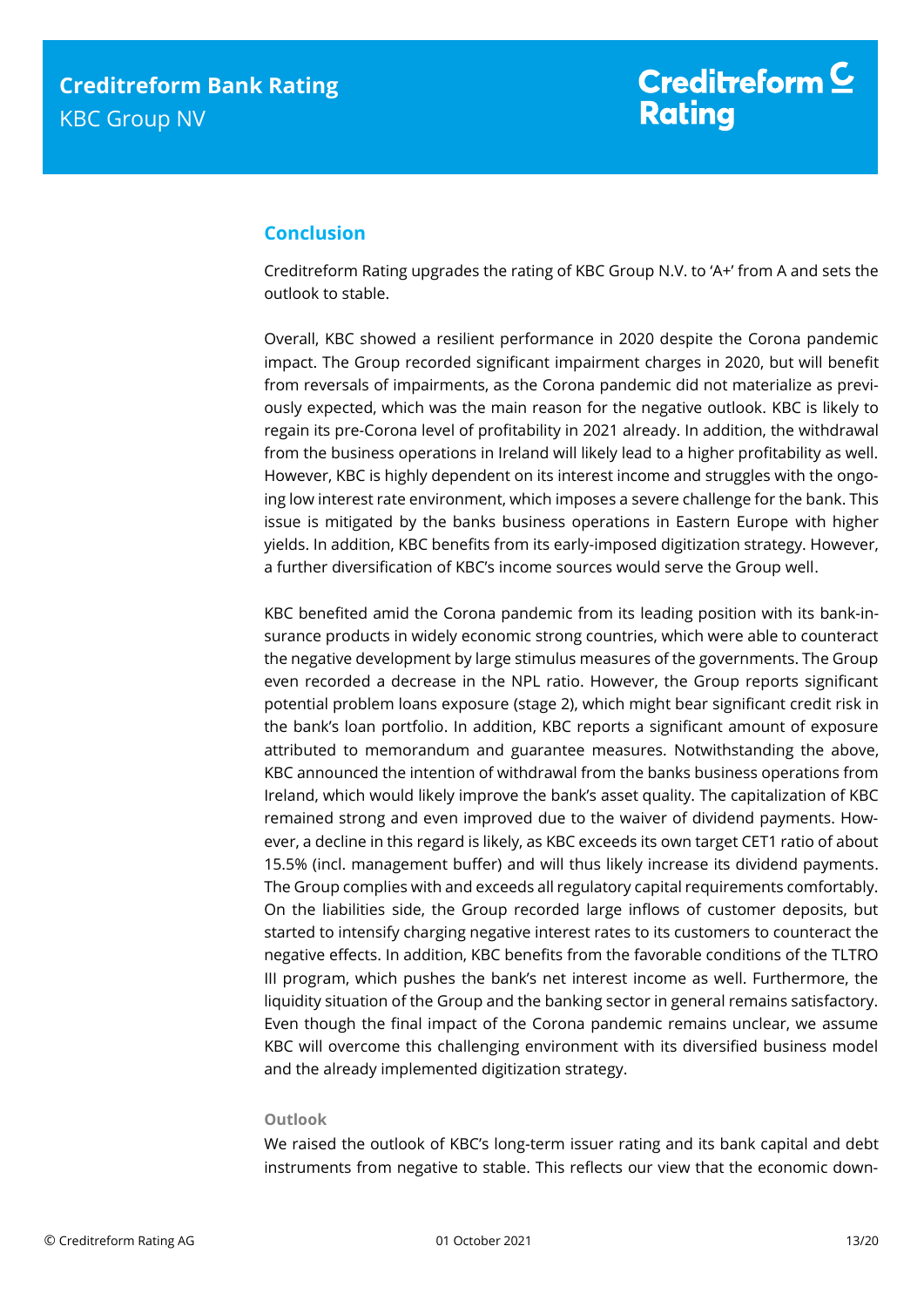turn due to the Corona pandemic with a strong negative impact on KBC did not materialize as expected. Thus, the reason for the negative outlook no longer exists. Instead, we expect KBC to regain its pre-Corona level of profitability and benefit from reversal of its loan loss provisions. This expectation is underpinned by the Group's half-year 2021 report, which showed a strong improvement. Moreover, the withdrawal from the business operations in Ireland will likely improve the asset quality and profitability of the Group. In addition, various government measures are in place, which will help KBC to overcome the remaining Corona crisis impact. In addition, we assume no significant economic worsening due to the Corona pandemic and stable political environment in the banks markets of operations.

### **Scenario Analysis**

In a scenario analysis, the bank is able to reach an "AA-" rating in the "best case" scenario and an "A-" rating in the "worst case" scenario. The ratings of bank capital and senior unsecured debt would behave similarly based on our rating mechanism. These ratings are especially sensitive to changes in total equity and to the bank capital and debt structure in general.

We might upgrade KBC's long-term issuer credit rating and its bank capital and debt instruments if we see that KBC is able improve its quality of assets in particular by reducing its potential problem loans in addition to higher earnings figures. In addition, a significant improvement of KBC capital ratios might lead to an upgrade as well.

By contrast, a downgrade of the Group`s long-term issuer credit rating and its bank capital and debt instruments is likely if we see a lasting decline of KBC's profitability and / or a reduction of the banks' capital ratios. In particular, we will observe the ongoing Corona pandemic impact on KBC's asset quality and its business activities in general.

Best-case scenario: AA-

Worst-case scenario: A-

#### Please note:

The scenarios are based on information available at the time of the rating. Within the forecast horizon, circumstances may occur that could lead to a change of the rating out of the indicated range.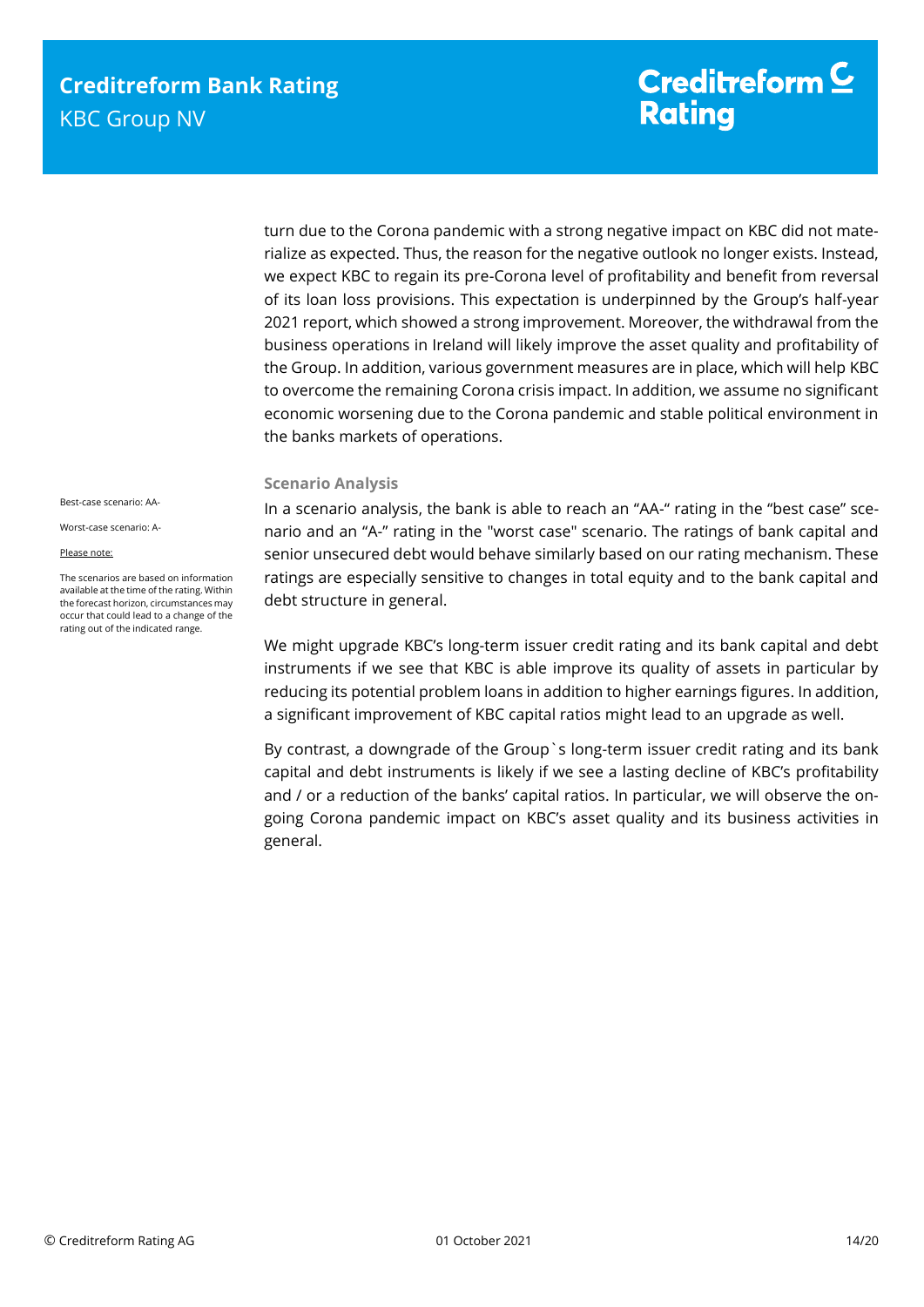# <span id="page-14-0"></span>**Appendix**

**Bank ratings**

The bank ratings are dependent on a host of quantitative and qualitative factors. An improvement in either sub-category may result in a higher rating score.

LT Issuer / Outlook / Short-Term **A+ / stable / L2**

**Bank Capital and Debt Instruments Ratings**

The ratings for bank capital and debt instruments are inter alia dependent on subordination and relative size of the instrument class, based on the long-term issuer rating of the bank.

| Preferred Senior Unsecured Debt (PSU):                        | A+ (only KBC Bank) |
|---------------------------------------------------------------|--------------------|
| Non-Preferred Senior Unsecured Debt (NPS): A (only KBC Group) |                    |
| Tier 2 (T2):                                                  | <b>BBB+</b>        |
| Additional Tier 1 (AT1):                                      | BBB-               |

### **Rating History**

Please consult our website [www.creditreform-rating.de](http://www.creditreform-rating.de/) for additional information regarding the dates of publication.

Figure 7: Rating History

| <b>Bank Issuer Rating</b>                | <b>Rating Date</b> | <b>Result</b>            |  |  |
|------------------------------------------|--------------------|--------------------------|--|--|
| Initialrating                            | 12.06.2018         | A / stable / L2          |  |  |
| <b>Rating Update</b>                     | 15.07.2019         | A / stable / L2          |  |  |
| Monitoring                               | 29.11.2019         | A / stable / L2          |  |  |
| Monitoring                               | 28.03.2020         | A / watch negative / L2  |  |  |
| <b>Rating Update</b>                     | 25.11.2020         | A / negative / L2        |  |  |
| <b>Rating Update</b>                     | 01.10.2021         | $A+$ / stable / L2       |  |  |
| <b>Bank Capital and Debt Instruments</b> | <b>Rating Date</b> | <b>Result</b>            |  |  |
| Senior Unsecured / T2 / AT1 (Initial)    | 12.06.2018         | A- / BBB- / BB+          |  |  |
| <b>PSU / NPS / T2 / AT1</b>              | 15.07.2019         | n.r. / BBB+ / BBB- / BB+ |  |  |
| <b>PSU / NPS / T2 / AT1</b>              | 29.11.2019         | $-$ / A- / BBB- / BB+    |  |  |
| PSU / NPS / T2 / AT1 (watch negative)    | 28.03.2020         | $-$ / A- / BBB- / BB+    |  |  |
| <b>PSU / NPS / T2 / AT1</b>              | 25.11.2020         | $-$ / A- / BBB / BB+     |  |  |
| <b>PSU / NPS / T2 / AT1</b>              | 01.10.2021         | $-$ / A / BBB+ / BBB-    |  |  |
| <b>Subsidiaries of the Bank</b>          | <b>Rating Date</b> | <b>Result</b>            |  |  |
| <b>KBC Bank NV</b>                       |                    |                          |  |  |
| Initialrating                            | 04.12.2018         | A / stable / L2          |  |  |
| <b>Rating Update</b>                     | 15.07.2019         | A / stable / L2          |  |  |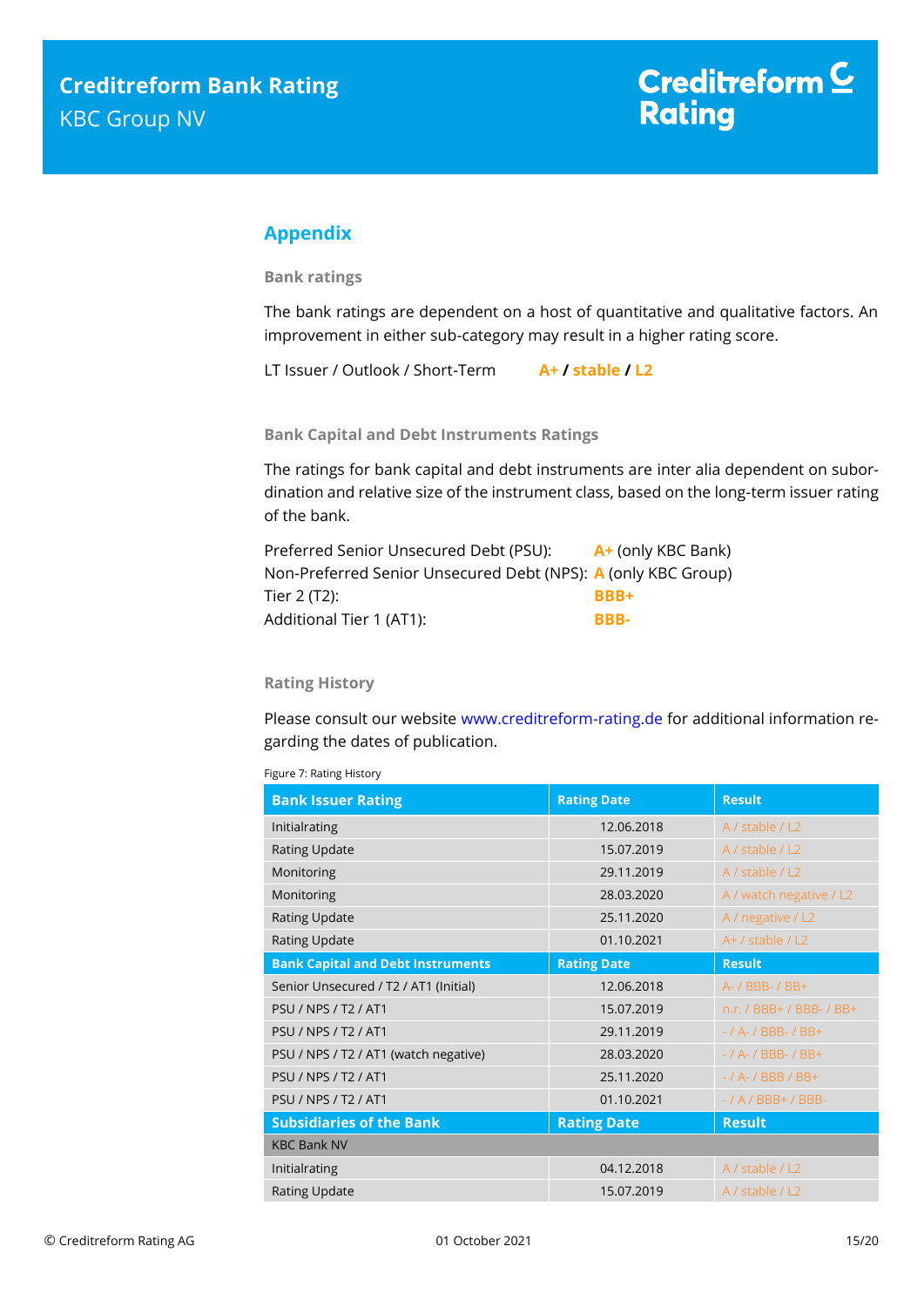| Monitoring                                       | 29.11.2019 | A / stable / L2         |  |  |
|--------------------------------------------------|------------|-------------------------|--|--|
| Monitoring                                       | 28.03.2020 | A / watch negative / L2 |  |  |
| <b>Rating Update</b>                             | 25.11.2020 | A / negative / L2       |  |  |
| <b>Rating Update</b>                             | 01.10.2021 | $A+$ / stable / L2      |  |  |
| Bank Capital and Debt Instruments of KBC Bank NV |            |                         |  |  |
| Senior Unsecured / T2 / AT1 (Initial)            | 04.12.2018 | A- / BBB- / BB+         |  |  |
| <b>PSU / NPS / T2 / AT1</b>                      | 15.07.2019 | A- / - / BBB- / BB+     |  |  |
| <b>PSU / NPS / T2 / AT1</b>                      | 29.11.2019 | $A/-$ / BBB- / BB+      |  |  |
| PSU / NPS / T2 / AT1 (watch negative)            | 28.03.2020 | $A/-$ / BBB- / BB+      |  |  |
| <b>PSU / NPS / T2 / AT1</b>                      | 25.11.2020 | $A/-$ / BBB / BB+       |  |  |
| <b>PSU / NPS / T2 / AT1</b>                      | 01.10.2021 | $A+$ / - / BBB+ / BBB-  |  |  |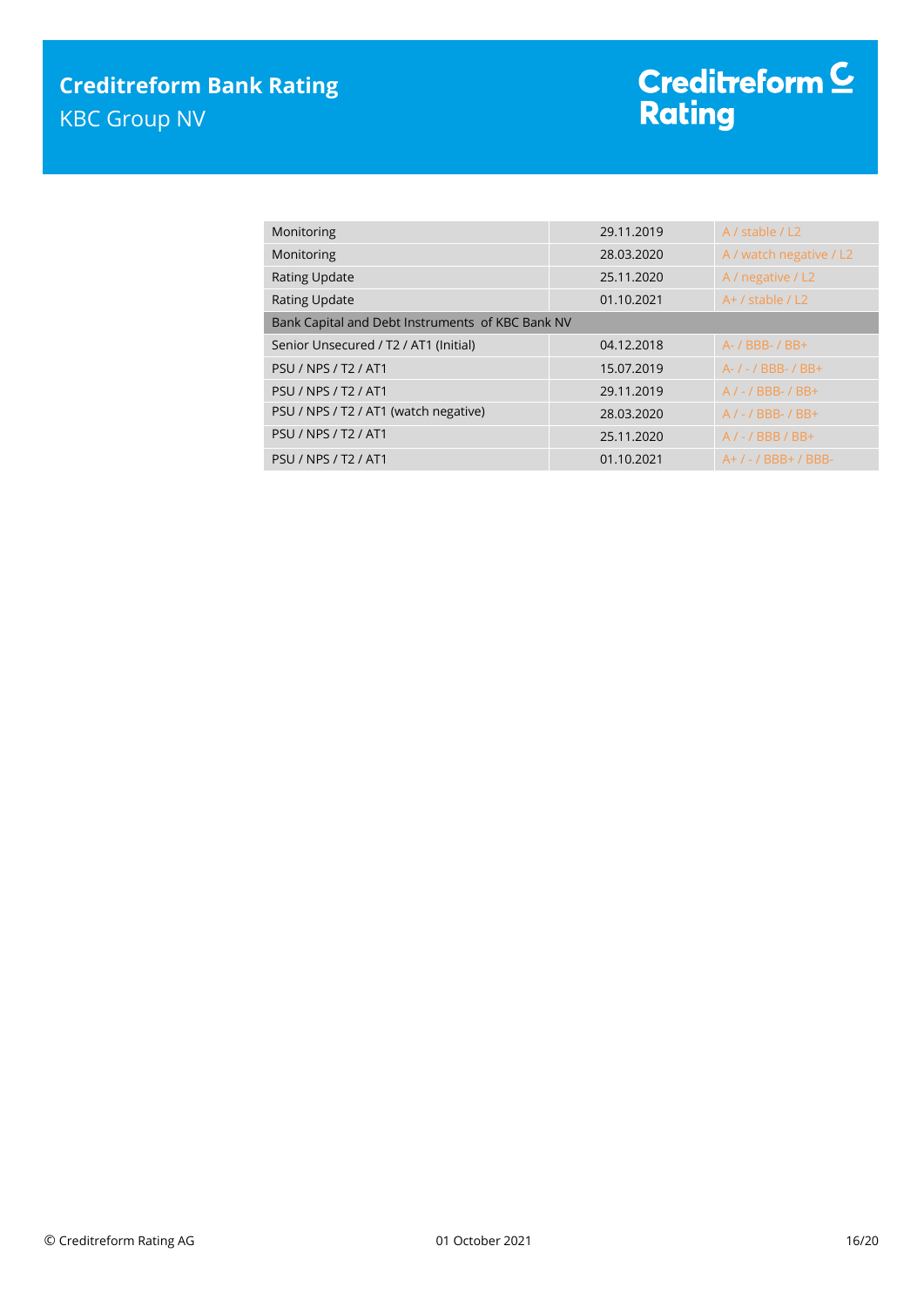### **Regulatory**

Creditreform Rating AG was neither commissioned by the rating object nor by any other third party for the rating. The analysis took place on a voluntary basis by Creditreform Rating AG and is to be described in the regulatory sense as an unsolicited rating. The following scheme clarifies the level of participation of the rated entity (rating object):

| <b>Unsolicited Credit Rating</b>                       |    |
|--------------------------------------------------------|----|
| With Rated Entity or Related Third Party Participation | No |
| With Access to Internal Documents                      | No |
| With Access to Management                              | No |

The rating is based on publicly available information and internal evaluation methods for the rated bank. The quantitative analysis is based mainly on the latest annual accounts, interim reports, other investor relations information of the bank, and calculated key figures by eValueRate / CRA.

The information and documents processed met the requirements of the rating system of Creditreform Rating AG as published on the website www.creditreform-rating.de. The rating was carried out on the basis of the rating methodology for [bank ratings as \(v3.0\),](https://www.creditreform-rating.de/en/about-us/regulatory-requirements.html?file=files/content/downloads/Externes%20Rating/Regulatorische%20Anforderungen/EN/Ratingmethodiken%20EN/Rating%20Methodology%20Bank%20Ratings%20v3.0.pdf) the methodology for the [rating of bank capital and unsecured debt instruments \(v2.0\)](https://www.creditreform-rating.de/en/about-us/regulatory-requirements.html?file=files/content/downloads/Externes%20Rating/Regulatorische%20Anforderungen/EN/Ratingmethodiken%20EN/Bank%20Capital%20and%20Unsecured%20Debt%20Instruments%20Methodology.pdf) as well as the rating methodology for [Environmental, Social and Governance Score for Banks \(v1.0\)](https://www.creditreform-rating.de/en/about-us/regulatory-requirements.html?file=files/content/downloads/Externes%20Rating/Regulatorische%20Anforderungen/EN/Ratingmethodiken%20EN/Rating%20Methodology%20ESG%20v1.0.pdf) in conjunction with Creditreform's basic document [Rating Criteria and Definitions \(v1.3\).](https://www.creditreform-rating.de/en/about-us/regulatory-requirements.html?file=files/content/downloads/Externes%20Rating/Regulatorische%20Anforderungen/EN/Ratingmethodiken%20EN/CRAG%20Rating%20Criteria%20and%20Definitions.pdf)

The complete presentation of the rating methodologies used by Creditreform Rating AG and the basic document Rating Criteria and Definitions (v1.3) are published on our homepage:

<https://www.creditreform-rating.de/en/about-us/regulatory-requirements.html>

On 01 October 2021, the rating was presented by the analysts to the rating committee and adopted in a resolution.

The rating result was communicated to KBC Group NV (Group) and the relevant subsidiary, and the preliminary rating report was made available to the bank. There was no change in the rating score.

The rating is valid until withdrawal and is subject to monitoring from the rating date (see cover page). The rating will be comprehensively reviewed at least once every year. Within this period, the rating can be updated.

In 2011 Creditreform Rating AG was registered within the European Union according to EU Regulation 1060/2009 (CRA-Regulation). Based on the registration Creditreform Rating AG (CRA) is allowed to issue credit ratings within the EU and is bound to comply with the provisions of the CRA-Regulation.

Rating Endorsement Status: The rating of KBC Group NV (Group) and the relevant subsidairy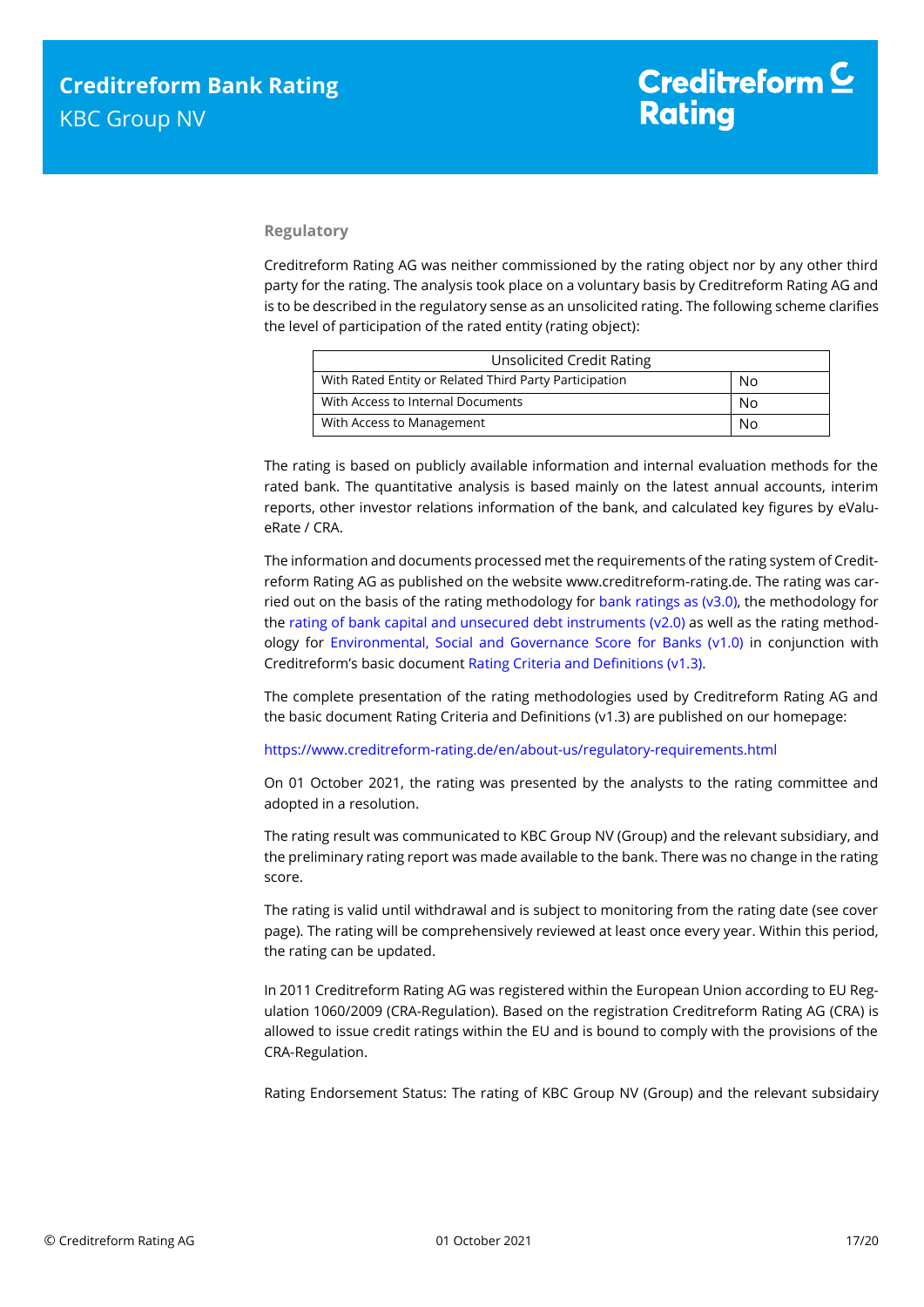was not endorsed by Creditreform Rating AG from a third country as defined in Article 4 (3) of the CRA-Regulation.

#### **Conflict of Interests**

No conflicts of interest were identified during the rating process that might influence the analyses and judgements of the rating analysts involved or any other natural person whose services are placed at the disposal or under the control of Creditreform Rating AG and who are directly involved in credit rating activities or approving credit ratings and rating outlooks.

In case of providing ancillary services to the rated entity, CRA will disclose all ancillary services in the credit rating report.

#### **Rules on the Presentation of Credit Ratings and Rating Outlooks**

The approval of credit ratings and rating outlooks follows our internal policies and procedures. In line with our policy "Rating Committee," all credit ratings and rating outlooks are approved by a rating committee based on the principle of unanimity.

To prepare this credit rating, CRA has used following substantially material sources:

- 1. Aggregated data base by eValueRate
- 2. Annual Report and interim reports
- 3. Investors relations information and other publications
- 4. Website of the rated bank
- 5. Public and internal market analyses
- 6. Internet research

There are no other attributes and limitations of the credit rating or rating outlook other than displayed on the CRA website. Furthermore CRA considers satisfactory the quality and extent of information available on the rated entity. In regard to the rated entity Creditreform Rating AG regarded available historical data as sufficient.

Between the disclosure of the credit rating to the rated entity and the public disclosure no amendments were made to the credit rating.

The "Basic data" information card indicates the principal methodology or version of methodology that was used in determining the rating, with a reference to its comprehensive description.

In case where the credit rating is based on more than one methodology or where reference only to the principal methodology might cause investors to overlook other important aspects of the credit rating, including any significant adjustments and deviations, Creditreform Rating AG explains this fact in the credit rating and indicates how the different methodologies or these other aspects are taken into account in the credit rating. This information is integrated in the credit rating report.

The meaning of each rating category, the definition of default or recovery and any appropriate risk warning, including a sensitivity analysis of the relevant key rating assumptions, such as mathematical or correlation assumptions, accompanied by worst-case scenario credit ratings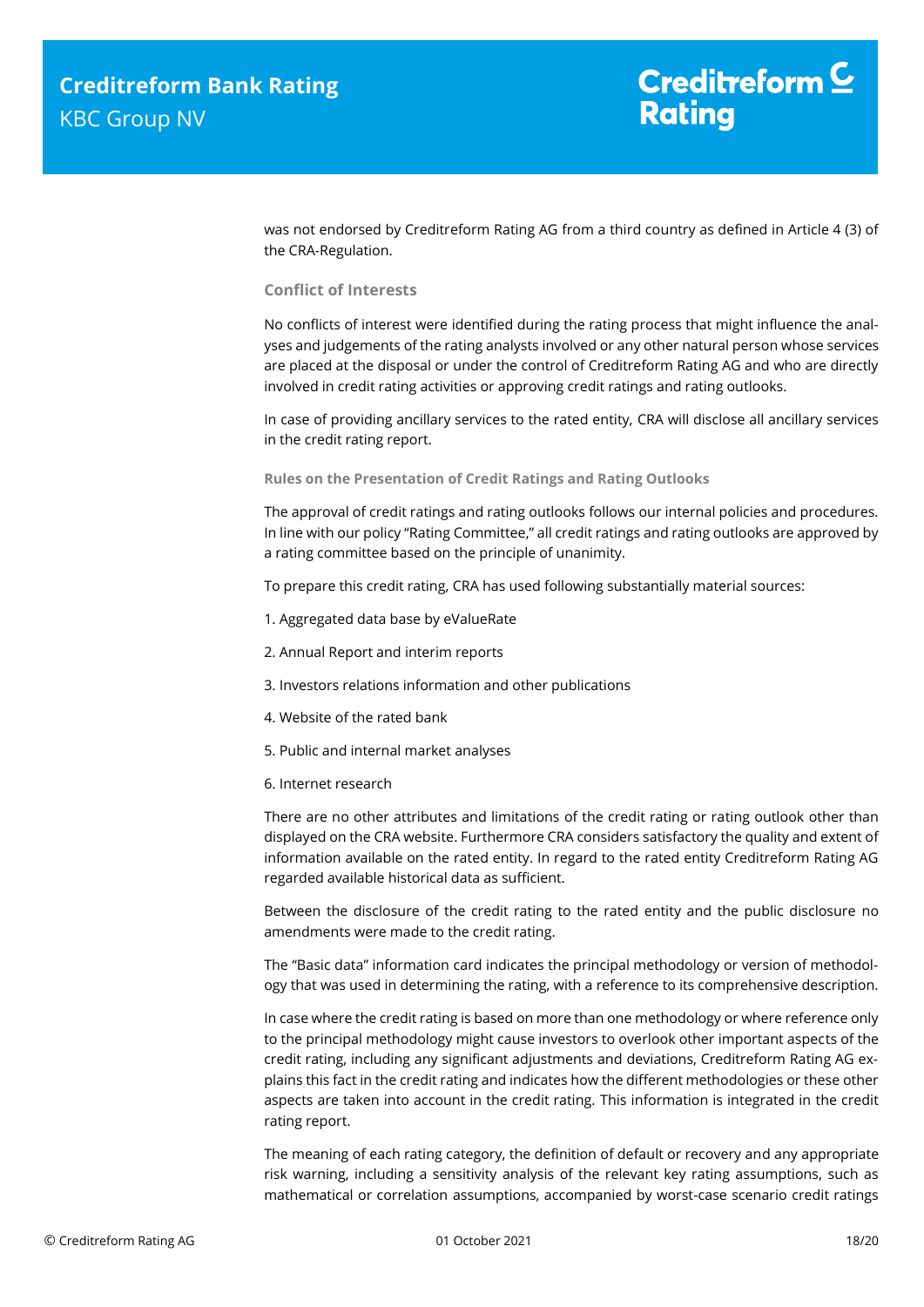as well as best-case scenario credit ratings are explained in mentioned methodologies and / or in the credit rating report.

The date at which the credit rating was released for distribution for the first time and when it was last updated including any rating outlooks is indicated clearly and prominently in the "Basic data" card as a "Rating action"; first release is indicated as "initial rating", other updates are indicated as an "update", "upgrade or downgrade", "not rated", "confirmed", "selective default" or "default".

In the case of a rating outlook, the time horizon is provided during which a change in the credit rating is expected. This information is available within "Basic data" information card.

In accordance to Article 11 (2) EU-Regulation (EC) No 1060/2009 registered or certified credit rating agency shall make available in a central repository established by ESMA information on its historical performance data, including the ratings transition frequency, and information about credit ratings issued in the past and on their changes. Requested data are available at the ESMA website: https://cerep.esma.europa.eu/cerep-web/statistics/defaults.xhtml.

An explanatory statement of the meaning of Creditreform's default rates are available in the credit rating methodologies disclosed on the website.

#### **Disclaimer**

Any rating performed by Creditreform Rating AG is subject to the Creditreform Rating AG Code of Conduct which has been published on the web pages of Creditreform Rating AG. In this Code of Conduct, Creditreform Rating AG commits itself – systematically and with due diligence – to establish its independent and objective opinion as to the sustainability, risks and opportunities concerning the enterprise or the issue under review.

Future events are uncertain, and forecasts are necessarily based on assessments and assumptions. This rating is therefore no statement of fact, but an opinion. For this reason, Creditreform Rating AG cannot be held liable for the consequences of decisions made on the basis of any of their ratings. Neither should these ratings be construed as recommendations for investors, buyers or sellers. They should only be used by market participants (entrepreneurs, bankers, investors etc.) as one factor among others when arriving at corporate or investment decisions. Ratings are not meant to be used as substitutes for one's own research, inquiries and assessments.

We have assumed that the documents and information made available to us by the client are complete and accurate and that the copies provided to us represent the full and unchanged contents of the original documents. Creditreform Rating AG assumes no responsibility for the true and fair representation of the original information.

This report is protected by copyright. Any commercial use is prohibited without prior written permission from Creditreform Rating AG. Only the full report may be published in order to prevent distortion of the report's overall assessment. Excerpts may only be used with the express consent of Creditreform Rating AG. Publication of the report without the consent of Creditreform Rating AG is prohibited. Only ratings published on the Creditreform Rating AG web pages remain valid.

Creditreform Rating AG